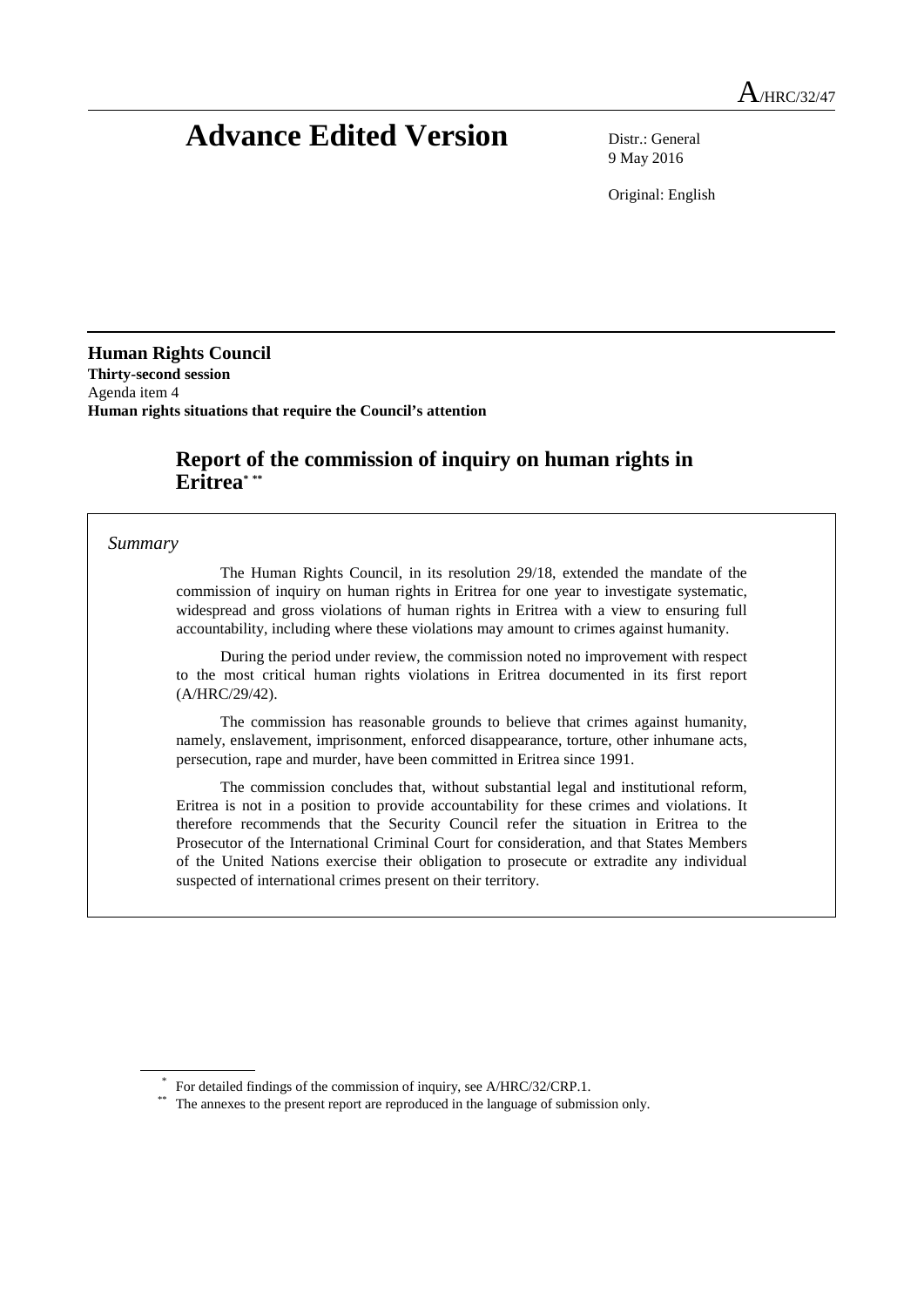# Contents

|         |                                                                                        | Page |
|---------|----------------------------------------------------------------------------------------|------|
| I.      |                                                                                        | 3    |
|         |                                                                                        | 3    |
|         | <b>B.</b>                                                                              | 3    |
|         | C.                                                                                     | 3    |
|         |                                                                                        | 4    |
| П.      |                                                                                        | 4    |
|         |                                                                                        | 6    |
|         |                                                                                        | 6    |
|         |                                                                                        | 6    |
|         |                                                                                        | 10   |
|         |                                                                                        | 10   |
|         | <b>B.</b>                                                                              | 11   |
| V.      |                                                                                        | 16   |
|         |                                                                                        | 16   |
|         | <b>B.</b>                                                                              | 17   |
|         | C.                                                                                     | 17   |
|         |                                                                                        | 18   |
|         |                                                                                        | 18   |
|         |                                                                                        | 19   |
| Annexes |                                                                                        |      |
| I.      | Letter dated 7 December 2015 from the commission of inquiry addressed to the Permanent | 24   |
| П.      | Letter dated 24 February 2016 from the commission of inquiry addressed to the Minister | 25   |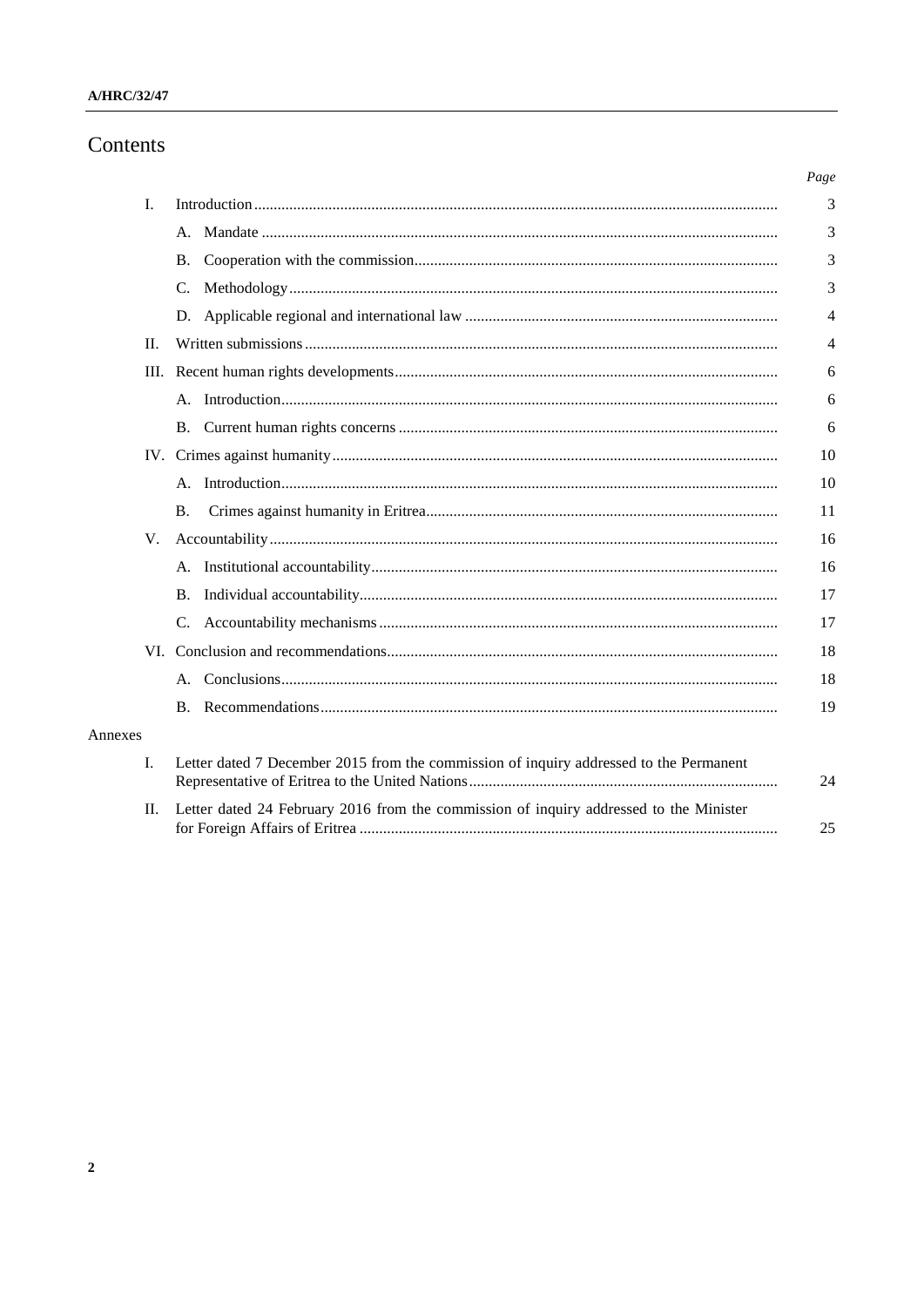# **I. Introduction**

# **A. Mandate**

1. The commission of inquiry on human rights in Eritrea was initially established for a period of one year by the Human Rights Council pursuant to its resolution 26/24. In that resolution, the Council mandated the commission to investigate all alleged violations of human rights in Eritrea, as outlined in the reports of the Special Rapporteur. The commission decided to focus the temporal scope of the investigation from 1991, when Eritrean entities took effective control of Eritrean territory.

2. On 26 September 2014, the President of the Human Rights Council appointed Mike Smith as chair of the commission and Victor Dankwa as a commissioner. Pursuant to Council resolution 26/24, the Special Rapporteur on the situation of human rights in Eritrea, Sheila B. Keetharuth, was also named a member of the commission. The commissioners serve in a non-remunerated, independent and expert capacity.

3. The commission presented its report to the Human Rights Council (A/HRC/29/42) at its twenty-ninth session. <sup>1</sup> The Council subsequently adopted, without a vote, resolution 29/18, in which it extended the mandate of the commission for one year, in order to investigate systematic, widespread and gross violations of human rights in Eritrea with a view to ensuring full accountability, including where these violations may amount to crimes against humanity.

# **B. Cooperation with the commission**

4. The Human Rights Council, in its resolution 29/18, reiterated its call upon the Government of Eritrea to cooperate fully with the commission of inquiry. Like during the first mandate of the commission, the Government failed to respond to the commission's repeated requests for access. The Permanent and Deputy Permanent Representatives of the Permanent Mission of Eritrea to the United Nations did, however, accept to meet the members of the commission in New York. The Deputy Permanent Representative also forwarded new national legislation and media articles on Eritrea to the commission. The Head of the commission secretariat was also able to meet with Presidential Adviser and Head of Political Affairs of the People's Front for Democracy and Justice (PFDJ), Yemane Gebreab, in Geneva during the thirty-first session of the Council session, in March 2016.

5. Given its limited ability to meet directly with Eritrean officials, the commission has relied, where relevant, on information issued by the Government.

### **C. Methodology**

6. The investigations, analysis and conclusions of the commission were guided by the human rights treaties ratified by Eritrea and customary international law.

7. The commission followed the methods of work described in its first report, including with regard to the protection of witnesses, investigative methods, its legal and factual findings, the historical background of Eritrea, the State's economic and political context and its legal framework.

 $1$  See also A/HRC/29/CRP.1.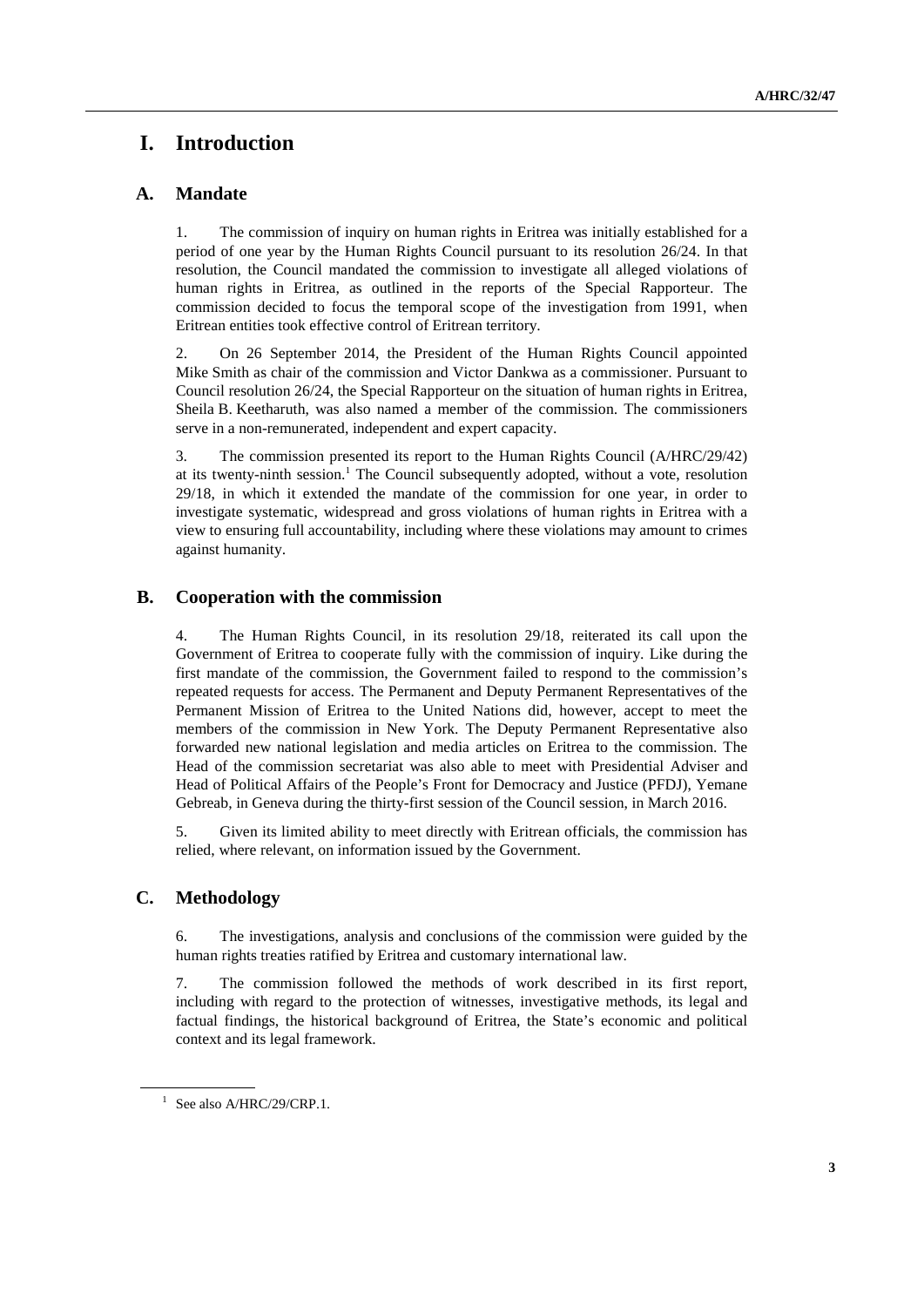8. The protection of witnesses and victims remains a central concern. Almost all witnesses and victims feared reprisals by the Eritrean authorities, either against themselves or their family members in Eritrea. For this reason, all information gathered by the commission during its investigations is confidential. The commission systematically sought the explicit and informed consent of victims and witnesses for the use of information pertaining to them.

9. The commission paid special attention to allegations of sexual and gender-based violence, including violence against women and girls, and assessed the gender dimension and impact of other violations. It also took into account the specific challenges posed in investigating allegations of sexual violence against both women and men.

10. In accordance with practices followed by previous United Nations commissions of inquiry and other fact-finding bodies denied access to the territory where the alleged violations were committed, the commission visited neighbouring and other countries to conduct interviews with those who had first-hand information. It also conducted interviews using audio and video means of communication.

11. On 9 November 2015, the commission issued an invitation for written submissions. The deadline for submissions was 15 January 2016.

12. The commission recalls that, although it is not a judicial body, it adopted a rigorous approach when analysing the information it collected. It assessed the credibility and reliability of each witness's evidence on the basis of the information available to it. Patterns of conduct described by the commission are based on numerous credible sources with direct information, supplemented with expert evidence, hearsay evidence and/or open source information.

13. Like similar United Nations commissions of inquiry, the commission maintained its standard of proof based on "reasonable grounds to believe".

#### **D. Applicable regional and international law**

14. Eritrea is a State party to the International Covenant on Civil and Political Rights, the International Covenant on Economic, Social and Cultural Rights, the African Charter on Human and Peoples' Rights, the Convention against Torture and other Cruel, Inhuman or Degrading Treatment or Punishment, the International Convention on the Elimination of All Forms of Racial Discrimination, the Convention on the Elimination of All Forms of Discrimination against Women, the Convention on the Rights of the Child and the first two Optional Protocols thereto, the African Charter on the Rights and Welfare of the Child, the Forced Labour Convention, 1930 (No. 29) and the Abolition of Forced Labour Convention, 1957 (No. 105) of the International Labour Organization.

15. Although Eritrea is not a party to the Rome Statute of the International Criminal Court, many provisions of the Rome Statute reflect international customary law binding on Eritrea.

# **II. Written submissions**

16. In response to its call, the commission received almost 45,000 written submissions, the vast majority of which were critical of the first report of the commission. Only eight submissions were sent from Eritrea.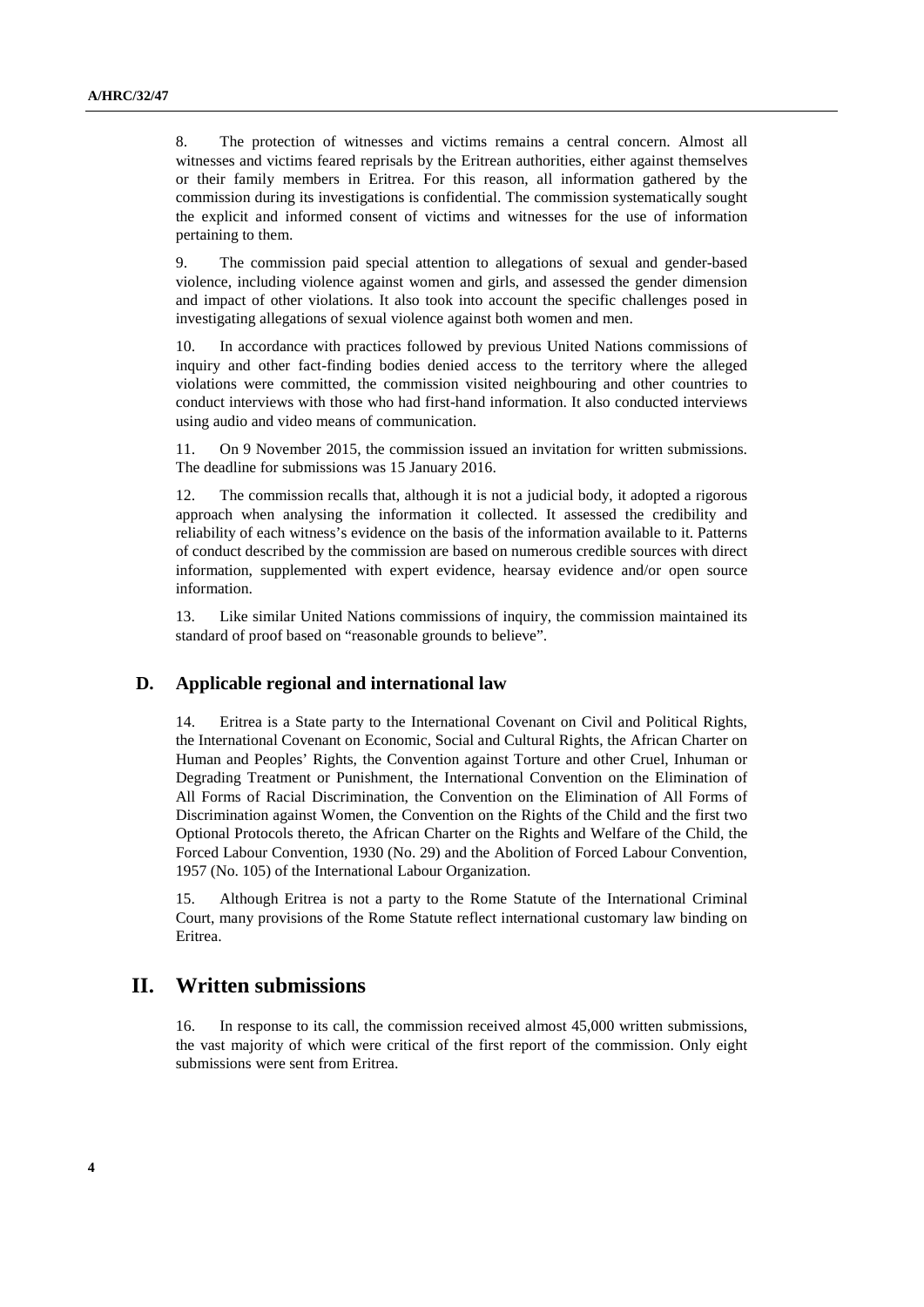17. To evaluate the submissions, the commission adopted a methodology to ensure that a statistically representative sample of more than 500 individuals from 16 countries would be contacted about their contributions.

18. Given the large number of group letters and petitions and the similar contents of most of the submissions, the commission has concluded that the campaign critical of its first report was well organized. While the commission is satisfied that a significant number of the letters were essentially voluntary, very few of those contacted had actually read the report, and many had been provided with sensationalized information about the commission's findings.

19. The commission found that the most fervent critics of its findings were Eritreans who had left the country before or immediately after 1991. A substantial number of correspondents stated that they had written primarily to voice their opposition to United Nations sanctions. These submissions were therefore largely based on either an erroneous understanding or deliberate misinformation about the United Nations sanctions regime. There appeared to be significant misinformation on other issues as well; for example, one correspondent stated that he had written to counter the commission's finding that "women were being raped on every Eritrean street corner".

20. Among the submissions, there were some letters that had been submitted involuntarily, namely, either because the author had been coerced or the letter had been submitted without the knowledge of the signatory. In one country, a significant number of contributors stated that they had not appended their names to a petition and that their signatures had therefore been forged. Of greatest concern were those witnesses in States where Eritreans tend to be guest workers rather than refugees or dual nationals, who informed the commission that Eritrean officials had made it known that Eritreans who did not write to the commission supporting the Government would not have their passports renewed. Without a valid passport, Eritrean workers would not have their visas renewed.

21. The commission was able to identify a number of common themes in the correspondence, including the commission's failure to visit Eritrea; the detrimental impact of United Nations sanctions on the humanitarian situation in Eritrea; that there was no rape in Eritrea; the failure of the commission to ensure implementation of the decision of the Eritrea-Ethiopia Boundary Commission on Badme; that indefinite military conscription in Eritrea was justified by the threat from Ethiopia; that there was no discrimination against women; the history of inter-ethnic and interreligious harmony in Eritrea; that there was no shoot-to-kill policy at Eritrean borders; that education and health care were free in Eritrea, unlike in other States; and that Eritrea had made progress on the Millennium Development Goals.

22. The commission notes that most writers stated that they visited Eritrea only occasionally. Many stressed the general sense of calm and order in Asmara. It is important to note, however, that the types of gross human rights violations in Eritrea documented by the commission in its first report are not committed on the streets of Asmara, but rather behind the walls of detention facilities and in military training camps. Torture and rape are not normally perpetrated in the open; the commission nonetheless gathered a large amount of corroborated evidence and observed the physical and emotional scars of such violence in people who have fled the country. The façade of calm and normality that is apparent to the occasional visitor to the country, and others confined to sections of the capital, belies the consistent patterns of serious human rights violations. After careful review, the commission concludes that the submissions do not undermine the findings described in its first report.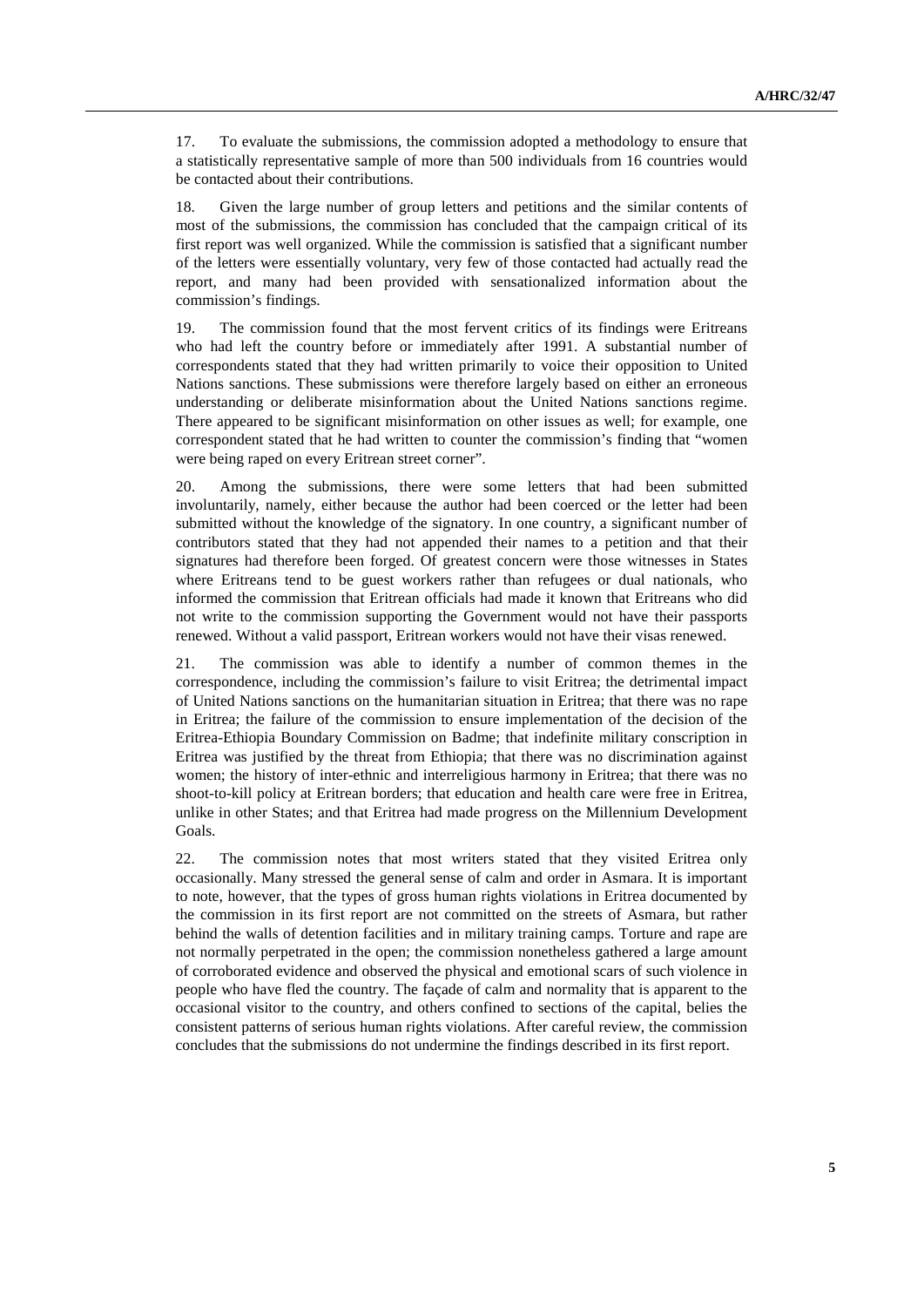# **III. Recent human rights developments**

# **A. Introduction**

23. There have been several notable developments in Eritrea since the publication of the commission's report in June 2015. In February 2016, at the request of the Government, a delegation of the Office of the United Nations High Commissioner for Human Rights (OHCHR) undertook a working-level technical assessment visit to Eritrea. In March 2016, the Government of Eritrea released four Djiboutian prisoners of war. In addition, a delegation of the Office for the Coordination of Humanitarian Affairs visited Eritrea. The President of the Security Council Committee pursuant to resolutions 751 (1992) and 1907 (2009) concerning Somalia and Eritrea has also been invited.

24. The OHCHR delegation visited community courts and interacted with officials and judges. It also visited local community projects, Sembel prison and the rehabilitation centre in Asmara. OHCHR noted that the visit was short and not conducted in circumstances that allowed for a full assessment of the situation of human rights.

25. A number of foreign journalists were also invited to Eritrea. The commission notes that Eritreans have some access to international news, satellite television and the Internet, particularly in Asmara.

26. The Government provided the commission with documentation on four pieces of legislation issued in May 2015. The commission has however received conflicting reports on whether the new legislation is actually in force.

27. Large numbers of Eritreans continue to flee the country. In 2015, 47,025 Eritreans applied for asylum in Europe, slightly higher than the number in 2014, more than double the number of applications made in 2013 and nearly four times the figure for 2012.<sup>2</sup>

### **B. Current human rights concerns**

28. The commission did not review each and every human rights violation reported to it, but rather had the aim to apprise the Human Rights Council of developments, or lack thereof, with regard to patterns of the gravest violations.

29. The commission prioritized gathering information on human rights issues from those who had recently fled Eritrea. The evidence collected revealed that the serious human rights violations documented by the commission in its first report persist. Eritreans continue to be subjected to indefinite national service, arbitrary detention, torture, enforced disappearances, reprisals for the alleged conduct of family members, discrimination on religious and ethnic grounds, sexual and gender-based violence, and killings. In addition, many of those subjected to enforced disappearances in the past remain unaccounted for.

### **1. Right to participate in public affairs**

30. The delegation of Eritrea participating in eighteenth session of the Working Group on the Universal Periodic Review stated that national elections would not be held until "the threats to national security and sovereignty had been eliminated". The commission received no indication of plans to hold national elections.

<sup>2</sup> See Eurostat, Asylum quarterly report, 3 March 2015.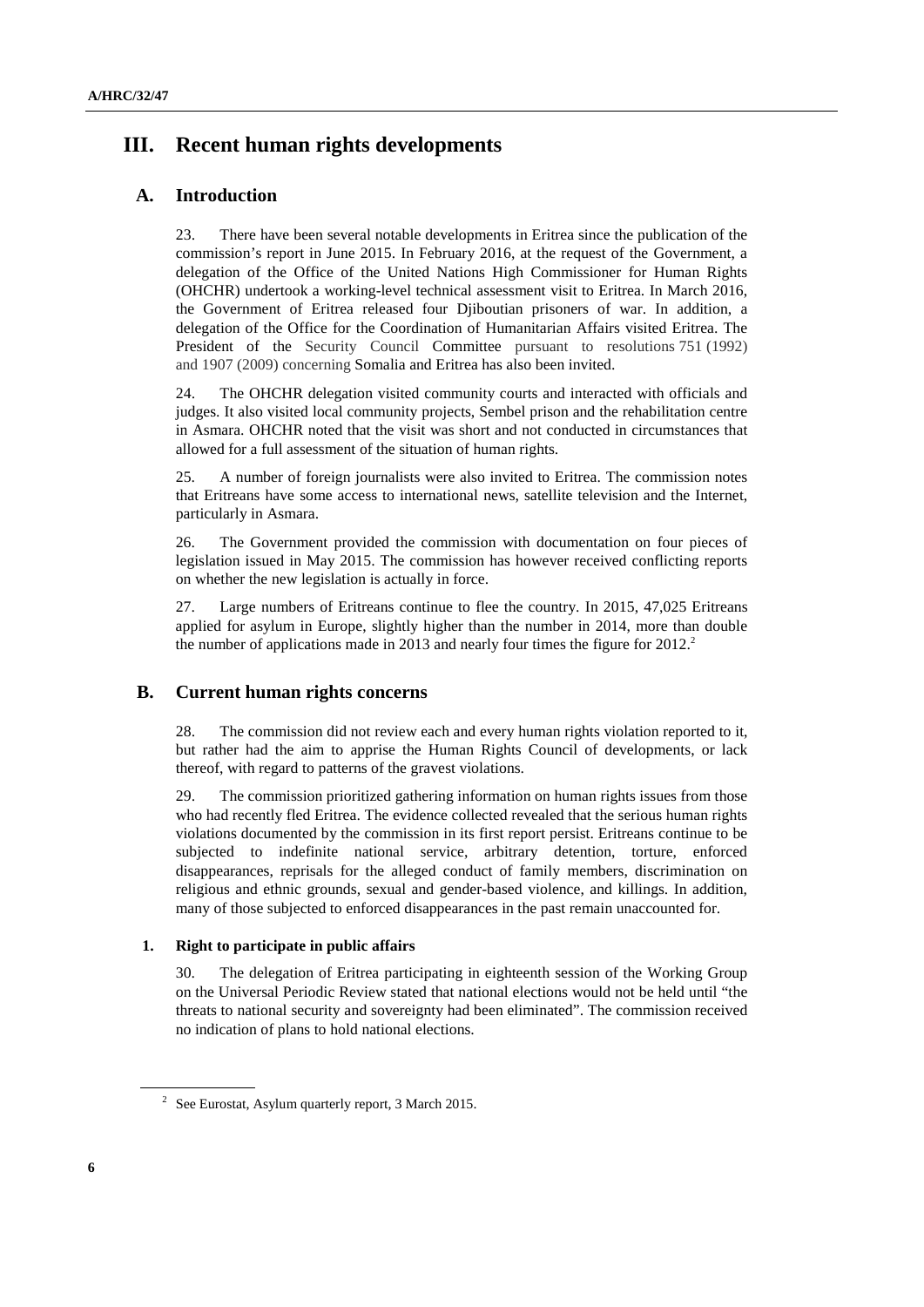#### **2. Constitution and the rule of law**

31. It is widely accepted that the Constitution of 1997 has never been in force. In May 2014, President Isaias Afwerki announced the drafting of a new constitution. Presidential adviser Yemane Gebreab informed the commission that a committee had been established to consider drafting a new constitution. The commission did not receive any further detail about the process. Witnesses also confirmed that subordinate legislation issued by decree was still being implemented in an arbitrary manner. The legal vacuum continues to have far-reaching consequences for the protection of human rights in Eritrea. In addition, there is no independent judiciary, no national assembly and no other democratic institutions. In conclusion, the commission has found no progress in establishing the rule of law.

#### **3. Military/national service programmes**

32. In its first report, the commission documented a number of grave human rights violations in the State's military/national service programmes, including its prolonged and indefinite duration, abusive conditions and the use of conscripts as forced labour. Indefinite military/national service is frequently cited by Eritreans as the prime reason for leaving Eritrea.

33. On 8 April 2015, Yemane Gebreab, at the Bruno Kreisky Forum for International Dialogue, announced that Eritrea intended to limit its military/national service programmes to 18 months. Eight months later, however, the Government stated:

Eritrea has no option but to take necessary measures of self-defense that are proportionate to the threat it faces. […] This is the reason why National Service – limited by law to 18 months – remains prolonged. $3$ 

34. In February 2016, the Minister for Information, Yemane Ghebremeskel, confirmed that there were no plans to limit military service programmes, stating that "demobilization is predicated on removal of the main threat", and "You are talking about prolongation of national service in response to... continued belligerence by Ethiopia."4

35. The commission emphasizes that mandatory military/national service is not necessarily a human rights violation. What distinguishes the military/national service programme in Eritrea from those in other States is (a) its open-ended and arbitrary duration, which routinely exceeds the 18 months provided for in a decree issued in 1995, frequently by more than a decade; (b) the use of conscripts as forced labour in a wide range of economic activities, including private enterprises; and (c) the rape and torture perpetrated in military camps, and other conditions that are often inhumane.

36. In addition to a reserve army, in 2012, the Government created Hizbawi Serawit, often referred to as the "People's Army" or "the militia". Numerous witnesses informed the commission that Eritreans in their 60s and 70s are required to participate in the activities of Hizbawi Serawit. In sum, very few Eritreans are ever released from their military/national service obligations.

<sup>&</sup>lt;sup>3</sup> Shabait.com, "UNHCR Eligibility Guidelines: Factual Findings or Recycled Defamation?", <sup>17</sup> December 2015. 4 Reuters, "Eritrea won't shorten national service despite migration fears", 25 February 2016.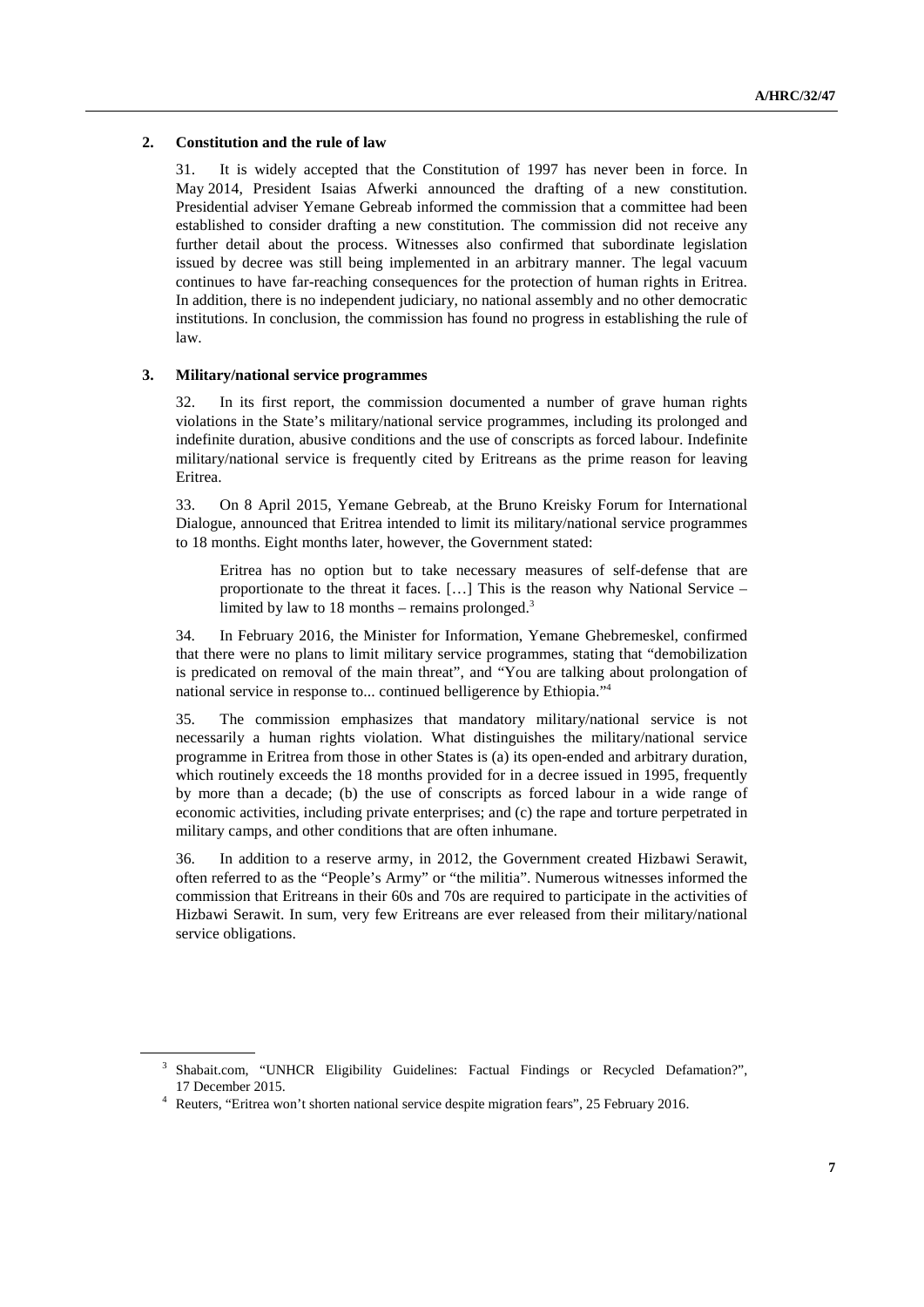#### **4. Arbitrary detention, enforced disappearance, and torture**

37. In its first report, the commission reported extensively on cases of arbitrary detention, enforced disappearance, and torture and other cruel, inhuman or degrading treatment in detention centres, military and civilian, official and unofficial.

38. The commission interviewed many Eritreans who had fled the country in the previous two years and reported that the violations described continue. Almost all of those arrested are detained in violation of fundamental rules of international law. Apart from those accused of minor common crimes or misdemeanours, most are detained without any form of judicial proceeding whatsoever. In the vast majority of those cases, the families of those detained receive no official information about the fate of their relatives. Lastly, many of those detained who spoke with the commission – either because they had been released or because they had escaped – described various forms of torture inflicted on them to obtain information or to punish them for alleged wrongs, or simply to create a general climate of fear.

39. On the basis of the information gathered, the commission found that the use of torture by Eritrean officials has been, and remains, both widespread and systematic in civilian and military detention centres.

#### **5. Reprisals against third parties**

40. In its first report, the commission described cases of reprisal against family members, friends and associates for the alleged conduct of a third person. Forms of reprisal include arrest, detention, fines, harassment, eviction and the confiscation of property. Those targeted included persons close to government critics within and outside the country, Eritreans alleged to have evaded or deserted military/national service, Eritreans who left the country, Eritreans who escaped from prison and members of non-recognized religions.

41. The commission heard evidence that the punishment of third parties for alleged wrongs continues. With regard to the claims made by government officials that any punishment of third parties would be pursuant to legal proceedings on charges of aiding and abetting the alleged wrongdoer, the commission found no evidence to support this. On the contrary, all witnesses told the commission that there had been no judicial proceedings relating to their punishment.

#### **6. Discrimination on religious or ethnic grounds**

42. In its first report, the commission found that the Government held tight control over the freedom of religion. Only four religious denominations are recognized, namely, Eritrean Orthodox, Roman Catholic, Evangelical Lutheran and Sunni Islam. Religious practice by members of non-authorized religions is prohibited, and subject to systematic repression. Following a decree issued in 2002 requiring registration of all religious denominations seeking authorization to practice, a number of smaller religious groups attempted to register. To date, none have been registered.

43. The commission recognizes that a considerable degree of religious harmony exists between authorized denominations. Nonetheless, a number of witnesses informed the commission that discrimination against members of non-authorized religions continues. Government control of authorized religions also persists; for example, the commission received reports of recent arbitrary arrests and the detention of an unconfirmed number of priests, deacons and monks of the Eritrean Orthodox Church in and around Asmara, and other measures against other clergy members. Sources said that the victims had asked for the release of former Patriarch Abune Antonios.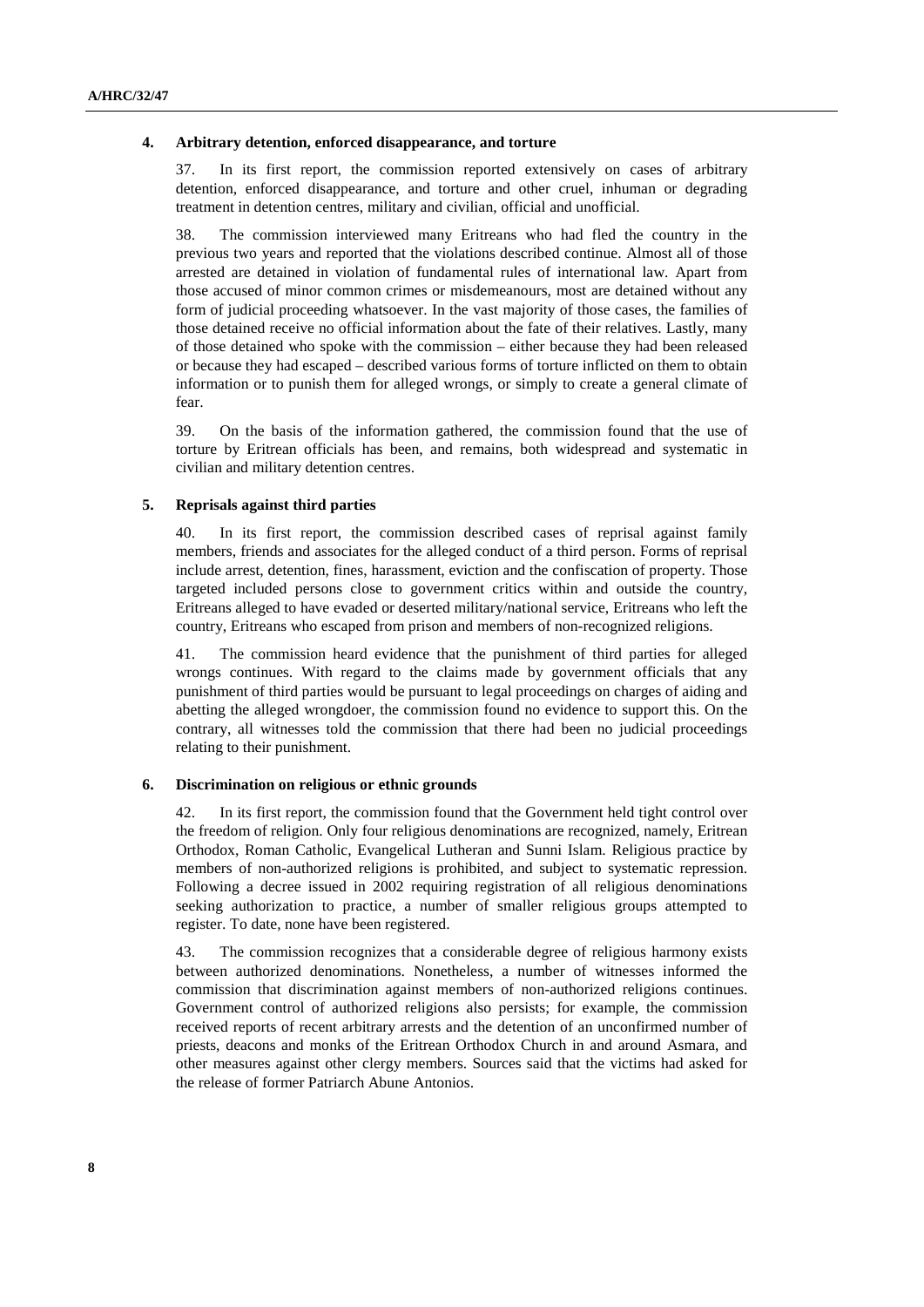44. The commission also received disturbing reports about discrimination against the minority Afar and Kunama ethnic groups. These reports require further investigation.

#### **7. Sexual and gender-based violence**

45. The commission found that sexual and gender-based violence persists in Eritrea. It heard evidence that some cases of rape committed by men against women in local communities had been adjudicated by courts, and the perpetrators had been sentenced to imprisonment. However, rape and domestic servitude in military training centres and in the army, and rape in detention, go unpunished. Women and girls who try to flee the country are at greater risk of sexual and gender-based violence. The commission documented recent cases of women and girls, arrested by soldiers guarding the border, who were forced to strip naked and subjected to acts of sexual violence.

46. Rapes often resulted in physical and/or mental suffering and pain and, in some instances, to unwanted pregnancies or sexually-transmitted diseases, such as HIV, consequences that in turn gave rise to further human rights violations and discrimination.

47. Detention continues to have a discriminatory effect on women, given that the special needs of pregnant and nursing mothers and women with children in detention continue to be neglected. In some recent instances, this has resulted in miscarriage or infant illness.

48. Harmful practices, such as the forced marriage of underage girls, including as a result of poverty, persist in Eritrea, even though the legal minimum age for marriage is 18 years. Discrimination against women intersects with other human rights violations. Girls continue to be removed from school and/or forced into marriages arranged by their families in order for them to avoid the harsh conditions and the possibility of sexual abuse in national service training centres. Female and child relatives of men who have been subjected to an enforced disappearance are often victims of various forms of discrimination.

49. Sexual violence against men continues in detention. Men's sexual organs are often targeted for beating or electric shock, in some instances with the intent of ensuring that the victim will no longer be able to reproduce.

#### **8. Right to life**

50. The commission found that, in Eritrea, the Government violates the right to life in two ways: (a) by committing extrajudicial killings; and (b) by subjecting Eritrean citizens to abysmal conditions of detention and national service, in which death is a foreseeable consequence.

51. The commission obtained reliable evidence that the shoot-to-kill policy at Eritrean borders targeting Eritreans attempting to flee the country is still in force, even though it is not implemented as rigorously as in the past. Other types of extrajudicial killings have also been confirmed; for example, on 3 April 2016, as military/national service conscripts were being transported through the centre of Asmara, several conscripts jumped from the trucks on which they were travelling. Soldiers fired into the crowd, killing and injuring an unconfirmed number of conscripts and bystanders.

52. The commission also received recent information about deaths in detention and in the course of military service owing to the State's callous disrespect for human life.

#### **9. Freedom of expression, assembly and association**

53. In its first report, the commission reported extensively on violations of freedom of expression, assembly and association. It heard evidence that suggested that there has been no material improvement in the enjoyment of the rights to freedom of expression, assembly and association.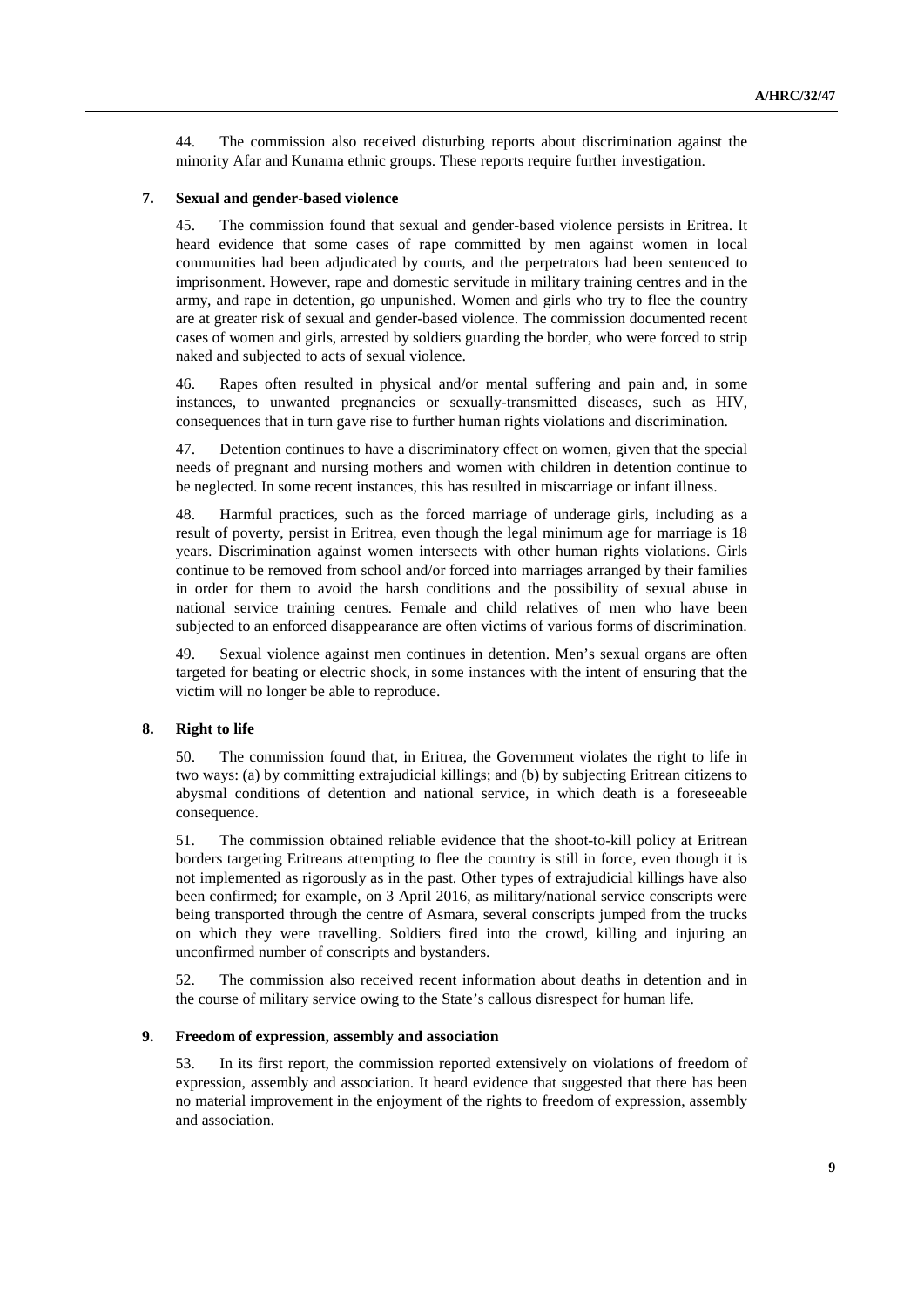#### **10. Nakfa exchange**

54. On 4 November 2015, the Government published a decree on the exchange of old Nakfa currency notes for new ones. Many witnesses raised concerns about this programme. Withdrawal is limited to small sums, regardless of the amount deposited. The commission notes that the programme is not being implemented in accordance with applicable legal notice, but believes it is too early to make definitive conclusions with regard to the impact of the programme on economic rights and the rights to property, privacy, legal certainty and the presumption of innocence.

#### **11. Financial transparency and corruption**

55. The Monitoring Group on Somalia and Eritrea, in its report on Eritrea submitted to the Security Council Committee pursuant to resolutions 751 (1992) and 1907 (2009) concerning Somalia and Eritrea, pointed out that the Government of Eritrea continued not to disclose its budget appropriations, and that the State's budget was not publicly available (S/2015/802, para. 69). The commission observes that the Government's disregard for financial transparency and accountability reflects its indifference to the rule of law in other areas, and makes it more difficult to assess its progress in implementing economic and social rights.

56. Numerous witnesses indicated that petty corruption, bribery, trading in influence, illicit enrichment and abuse of authority are endemic in Eritrea. These forms of corruption have a direct impact on citizens' enjoyment of civil and political rights, and undermine the rule of law. Witnesses consistently linked corruption to exemption or early release from military service. They also described the use of conscript labour to benefit individuals or private enterprises, a particular form of illicit enrichment. According to other witnesses, officials also routinely accepted bribes to release individuals from detention and to obtain unofficial information about the location of detained relatives. Many others indicated that they had bribed border officials to turn a blind eye to their passage out of the country.

# **IV. Crimes against humanity**<sup>5</sup>

### **A. Introduction**

57. In its resolution 29/18, the Human Rights Council extended the mandate of the commission of inquiry to investigate systematic, widespread and gross violations of human rights in Eritrea, including where these violations may amount to crimes against humanity.

58. For the purposes of the present report, the commission will rely on the definitions of crimes contained in the Rome Statute of the International Criminal Court where they reflect customary international law. Where the Rome Statute is silent or incomplete, or where the commission is uncertain that the Statute reflects customary international law, the commission will supplement its discussion by reviewing relevant jurisprudence and other reliable sources of international criminal law. There is no statute of limitations with respect to crimes against humanity.

<sup>5</sup> For more detailed legal analysis, see A/HRC/32/CRP.1.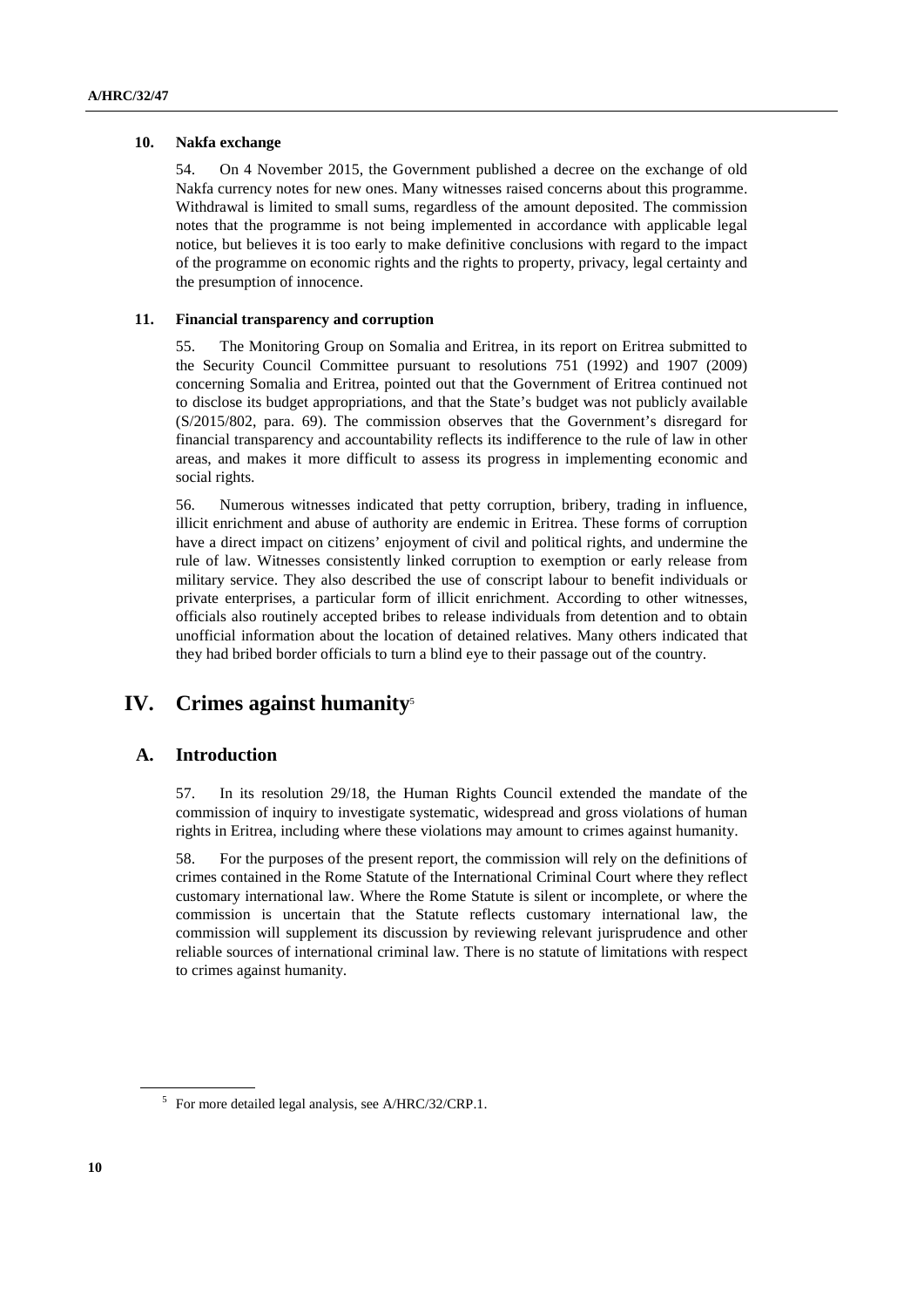## **B. Crimes against humanity in Eritrea**

59. Article 7 of the Rome Statute defines crimes against humanity as particular acts when committed as part of a widespread or systematic attack directed against any civilian population.

60. The commission previously concluded that the Government of Eritrea and the PFDJ had adopted totalitarian practices aimed at perpetuating their own power (A/HRC/29/42, para. 24). Central to the ruling leadership's campaign to perpetuate its hold on power has been its wholesale disregard for the right to liberty and security of its citizens. Specifically, Eritrean officials have committed the crimes of enslavement, imprisonment, enforced disappearance, torture, reprisals as other inhumane acts, persecution, rape and murder.

61. Enslavement has been committed on an ongoing, widespread and systematic basis since 2002.<sup>6</sup> Imprisonment, enforced disappearance, torture, reprisals as other inhumane acts, and persecution have been committed on a persistent, widespread and systematic basis since 1991. Rape and murder have been committed in a systematic manner since 1991.

62. Because State officials have relied so extensively on the commission of the crimes to establish and consolidate total control over the Eritrean population, the commission has determined that they have engaged in a persistent, widespread and systematic attack against the civilian population of Eritrea since May 1991.

63. Given that many of the victims of the above acts were, and still are, military/national service conscripts, the commission has considered whether such conscripts may be classified as members of the civilian population for the purposes of crimes against humanity. It is of the view that, with the exception of defined periods,<sup>7</sup> Eritrea has not been engaged in an armed conflict as defined in international law. International humanitarian law, which distinguishes between combatants, combatants *hors de combat* and civilians, does therefore not apply. Given the particular nature of military/national service programmes in Eritrea, conscripts have had an "inoffensive character" and therefore may be victims of an attack on the civilian population.

#### **1. Enslavement**

64. The international prohibition against enslavement is reflected in article  $7(2)(c)$  of the Rome Statute, which defines the crime as "the exercise of any or all of the powers attaching to the right of ownership over a person". The commission relied on the interpretations of this definition by four international criminal tribunals, namely, the International Criminal Court, the International Criminal Tribunal for the Former Yugoslavia, the Special Court for Sierra Leone and the Extraordinary Chambers in the Courts of Cambodia.<sup>8</sup> Acts of sexual slavery have also been addressed under the crime of enslavement.

<sup>6</sup> With the exception of the period from 10 to 12 June 2008, when Eritrea was involved in armed clashes with Djibouti.

From May 1998 to June 2000 and from 10 to 12 June 2008.

<sup>8</sup> For the International Criminal Tribunal for the Former Yugoslavia, see *Prosecutor v Kunarac*, IT-96- 23-T& IT-96-23/1-T, judgment, 22 February 2001, paras. 518-543; and *Prosecutor v. Kunarac*, IT-96-23& IT-96-23/1-A, judgment, 12 June 2002, paras. 116-124; for the Special Court for Sierra Leone, *Prosecutor v. Taylor*, SCSL-03-01-A-1389, judgment, 26 September 2013, paras. 446-448 (citing the Kunarac judgments approvingly); for the International Criminal Court, *Prosecutor v. Katanga*, ICC-01/04-01/07-3436, judgment pursuant to Article 74 of the Statute, 7 March 2014, para. 976; and for the Extraordinary Chambers in the Courts of Cambodia, *Prosecutor v. Kaing*, 001/18-07- 2007-ECCC/SC, appeal judgment, 3 February 2012, paras. 117-162.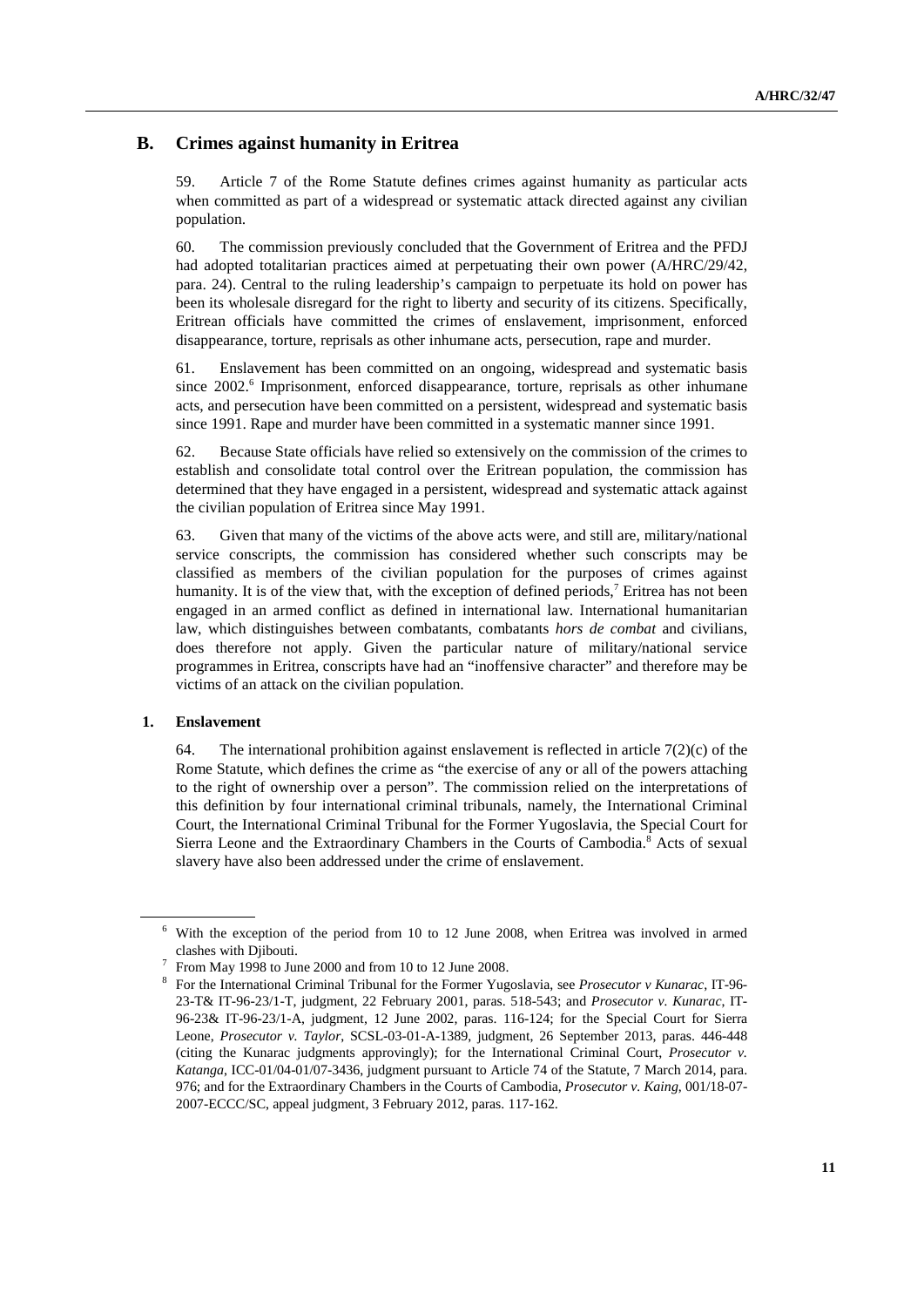65. Like the victims of the crime of enslavement in Germany during the Second World War, in Cambodia during the Khmer Rouge regime, and in the former Yugoslavia and Sierra Leone in the 1990s, the victims of the military/national service schemes in Eritrea are not bought and sold on an open market. Rather, the powers attaching to the right of ownership in Eritrea are revealed by (a) the uncertain legal basis for the national service programmes; (b) the arbitrary and open-ended duration of conscription, routinely for years beyond the 18 months provided for by the decree of 1995; (c) the involuntary nature of service beyond the 18 months provided for by law; (d) the use of forced labour, including domestic servitude, to benefit private, PFDJ-controlled and State-owned interests; (e) the limitations on freedom of movement; (f) the inhumane conditions, and the use of torture and sexual violence; (g) extreme coercive measures to deter escape; (h) punishment for alleged attempts to desert military service, without an administrative or judicial proceeding; (i) the limitations on all forms of religious observance; and (j) the catastrophic impact of lengthy conscription and conditions on freedom of religion, choice, association and family life.

66. Here, the commission again wishes to stress that compulsory military/national service is not necessarily a human rights violation or a crime against humanity. What distinguish military/national service programmes in Eritrea from those in other States are the apparent underlying purposes of the programmes and the manner in which they are implemented.

67. The Government has on many occasions stated that prolonged military/national service is necessitated by external threats, including the occupation by Ethiopia of Eritrean territory and United Nations sanctions. In the view of the commission, these do not justify the open-ended and arbitrary nature of the State's military/national service programmes, nor do they explain the use of conscripts to carry out non-military work, including for State-owned and other enterprises.

68. The commission concludes that there are reasonable grounds to believe that, within the context of military/national service programmes, Eritrean officials exercise powers attaching to the right of ownership over Eritrean citizens. It also determines that, despite the justifications for a military/national service programme advanced in 1995, the programmes today serve primarily to boost economic development, to profit State-endorsed enterprises and to maintain control over the Eritrean population in a manner inconsistent with international law. The commission therefore finds that there are reasonable grounds to believe that Eritrean officials have committed the crime of enslavement, a crime against humanity, in a persistent, widespread and systematic manner since no later than 2002.

#### **2. Imprisonment or other severe deprivation of physical liberty**

69. The international prohibition against imprisonment or other severe deprivation of physical liberty in violation of fundamental rules of international law is reflected in article 7(1)(e) of the Rome Statute. The commission stresses that the right to liberty is not absolute and that individuals may be arrested in certain circumstances and conditions. It focuses primarily on the inordinate number of detentions without any form of legal authorization or proceeding.

70. The vast majority of witnesses informed the commission that they had been arrested and detained arbitrarily, many repeatedly, or had had friends or relatives who had been detained for periods ranging from months to years.

71. Arbitrary detention in Eritrea is routine and indiscriminate. Indeed, in its first report, the commission concluded that Eritreans were arrested for reasons arbitrary to such an extent that no one could possibly identify the law that might have been broken (A/HRC/29/42, para. 41). When referring to detained individuals, Eritrean officials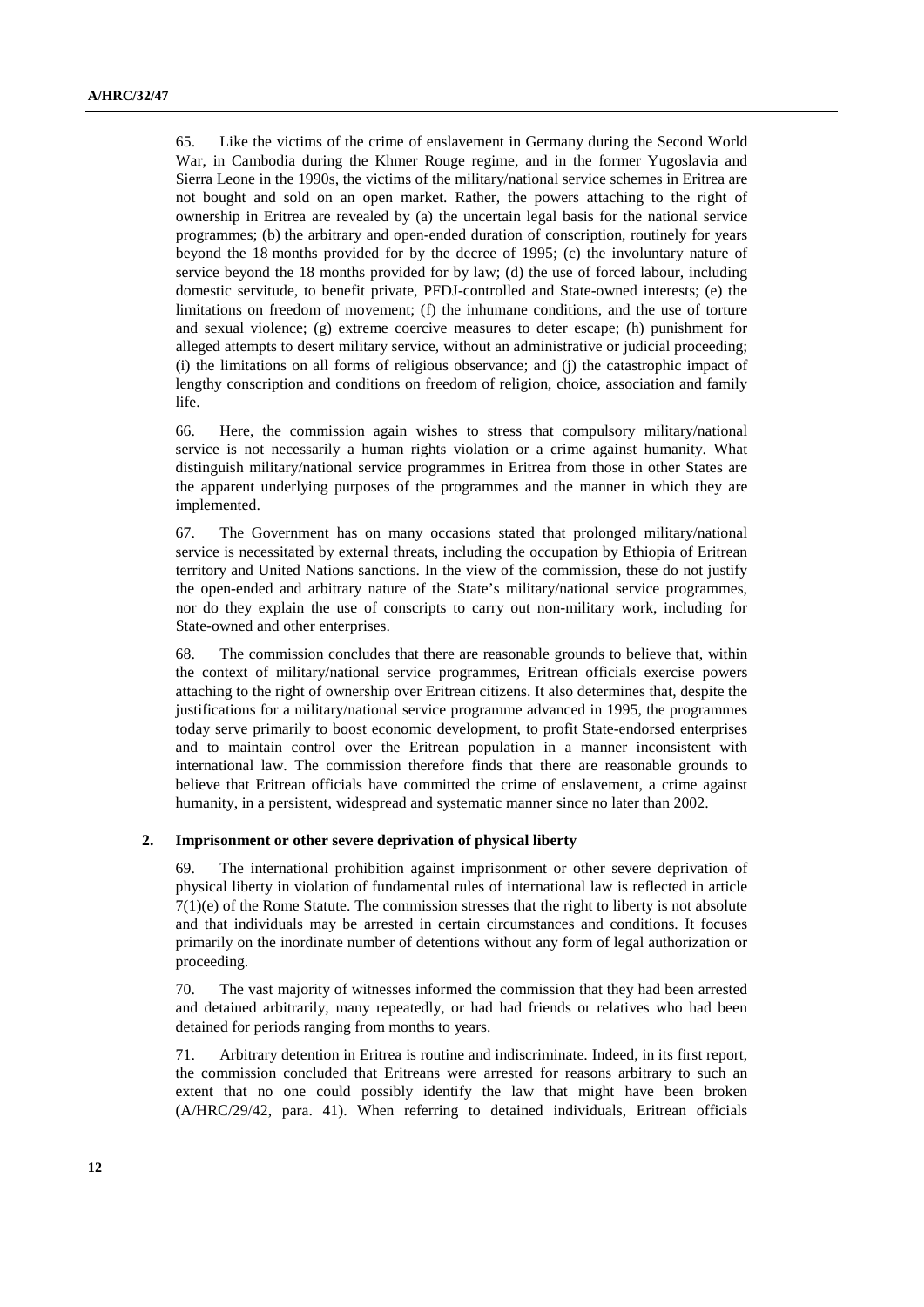regularly invoke treason and espionage. Treasonous behaviour appears to include conscientious objection to military service, practice of an unauthorized religion, applying for release from military service, attempting to escape military service, trying to leave the country, seeking information about the detention of a loved one, offending a high-ranking government or PFDJ official and having a family member accused of a perceived wrong. The Government has successfully stifled all forms of political dissent, and those who have spoken out in the past have generally disappeared, fled or been otherwise silenced.

72. Most witnesses told the commission that they had been arrested and detained without due process. They were not arrested on the basis of a warrant. They were not informed of the reasons for their detention. They were never charged or advised of procedural rights. They were never provided with legal assistance or an opportunity to contact their families; and, once in detention, they were never brought before judicial authorities or advised of the anticipated length of detention. This evidence was corroborated by former security officials who described their role in arbitrarily detaining Eritreans.

73. Courts do exist in Eritrea, and some observers have noted that community courts appear to address minor local disputes. The commission recalls, however, that, in its first report, it found that violations of the right to a fair trial in criminal proceedings had been particularly blatant (A/HRC/29/42, para. 39). The commission's concerns are particularly acute with regard to the Special Court of Eritrea, which was originally established to try those accused of corruption and embezzlement. The commission's findings on judiciary were based on evidence provided by both victims and former judges. The commission therefore concludes that even those detainees convicted pursuant to judicial proceedings have been deprived of their liberty in violation of fundamental rules of international law.

74. The evidence demonstrates that arrests and detentions in violation of fundamental rules of international law have been, and remain, central to an Eritrean State policy designed not only to discourage dissent but to suppress independent or critical thought, and to instil fear in the population, with the purpose of maintaining control over Eritreans in a manner inconsistent with international law. The commission concludes that there are reasonable grounds to believe that Eritrean officials have committed the crime of imprisonment, a crime against humanity, in a persistent, widespread and systematic manner since May 1991.

#### **3. Enforced disappearances**

75. Article 7(2) of the Rome Statute prohibiting enforced disappearances reflects customary international law applicable throughout the period covered by the reports of the commission.

76. Almost all witnesses reported that those detained had been subjected to enforced disappearance. Many described the steps that they had taken to obtain information about the fate of their relatives, and they did so despite the risk to themselves: (a) they sought information from their immediate local authorities, and from personal contacts; (b) they contacted area medical facilities; (c) they knocked on the gates of each known detention centre in their region; and (d) some even contacted senior government officials.

77. Witnesses informed the commission that friends and family of disappeared persons were never able to obtain information officially. That some were able to obtain information unofficially, for example by bribing a prison guard or from released fellow detainees, does not absolve the State of its obligation to provide official information.

78. The commission previously concluded that the Government has imprisoned many Eritreans in violation of fundamental rules of international law since 1991. In most cases, the Government refused to provide information on the fate or whereabouts of those detained. In doing so, Eritrean officials intended to deprive victims of the protection of the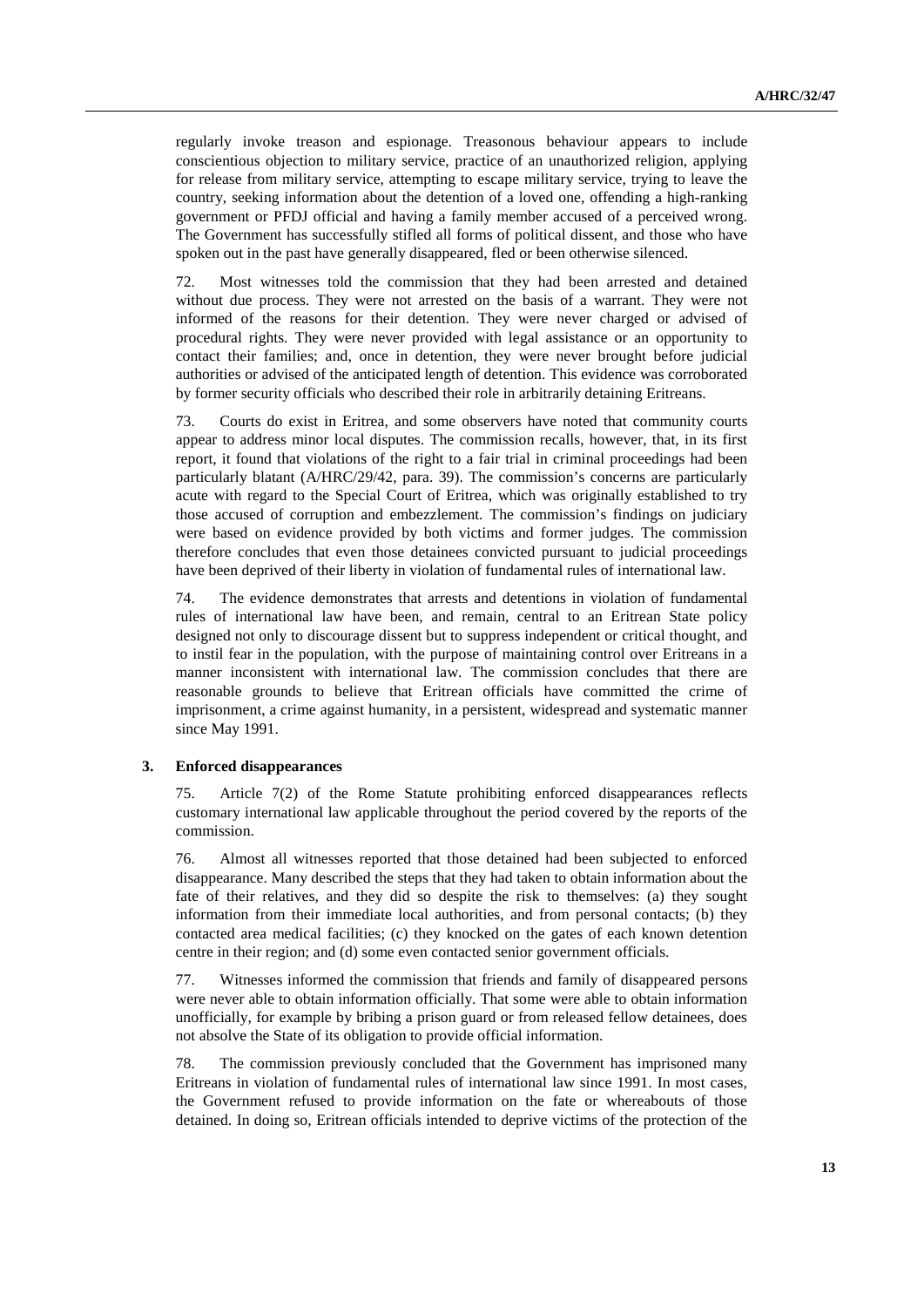law for a prolonged period of time and to create fear among their relatives, as part of a government policy to maintain control over the Eritrean population in a manner contrary to international law. The commission concludes that there are reasonable grounds to believe that Eritrean officials have committed the crime of enforced disappearance, a crime against humanity, in a persistent, widespread and systematic manner since May 1991.

#### **4. Torture**

79. The international prohibition against torture is reflected in Article 7(2)(e) of the Rome Statute.

80. Nearly all those interviewed by the commission who had been held in one of the numerous detention centres in Eritrea stated that they had been tortured. They also explained that physical and mental suffering was inflicted to extract information, to punish and to create an atmosphere of fear. The commission documented other forms of torture that affect women. Information on torture from victims was corroborated by former security officers who took part in the crime. Torture is also widespread in the military to punish and to instil discipline.

81. The commission concludes that the use of torture was, and remains, an integral part of the Government's repression of the civilian population. It therefore finds there are reasonable grounds to believe that Eritrean officials have committed the crime of torture, against persons under their control, a crime against humanity, in a persistent, widespread and systematic manner since May 1991.

#### **5. Other inhumane acts**

82. Article  $7(1)(k)$  of the Rome Statute sets out, as a separate crime against humanity, other inhumane acts of a similar character intentionally causing great suffering, or serious injury to body or to mental or physical health.

83. In its first report, the commission described the widespread and systematic practice of punishing Eritreans on the basis of "guilt by association", in particular relatives and associates of government critics (both within Eritrea and outside the country), persons who evaded or deserted military/national service, Eritreans who left the country, persons who escaped from prison and members of non-authorized religious denominations (A/HRC/29/42, para. 75).

84. Although reprisals against third parties in Eritrea may take various forms, of greatest concern to the commission are those involving arbitrary detention, enforced disappearance or murder.

85. The commission concludes that most forms of reprisal against third parties, and in particular imprisonment, enforced disappearance and murder, cause great suffering, as well as serious injury to mental or physical health. The commission considers that the specific nature of reprisals against third parties is not captured by the crimes of imprisonment, enforced disappearance or murder. It also determines that reprisals are integral to the Government's efforts to maintain its authority in a manner contrary to international law. The commission therefore concludes that there are reasonable grounds to believe that Eritrean officials have committed other inhumane acts, a crime against humanity, in a persistent, widespread and systematic manner since May 1991.

#### **6. Persecution**

86. The international prohibition against persecution is reflected in articles 7(1)(h) and 7(2)(g) of the Rome Statute.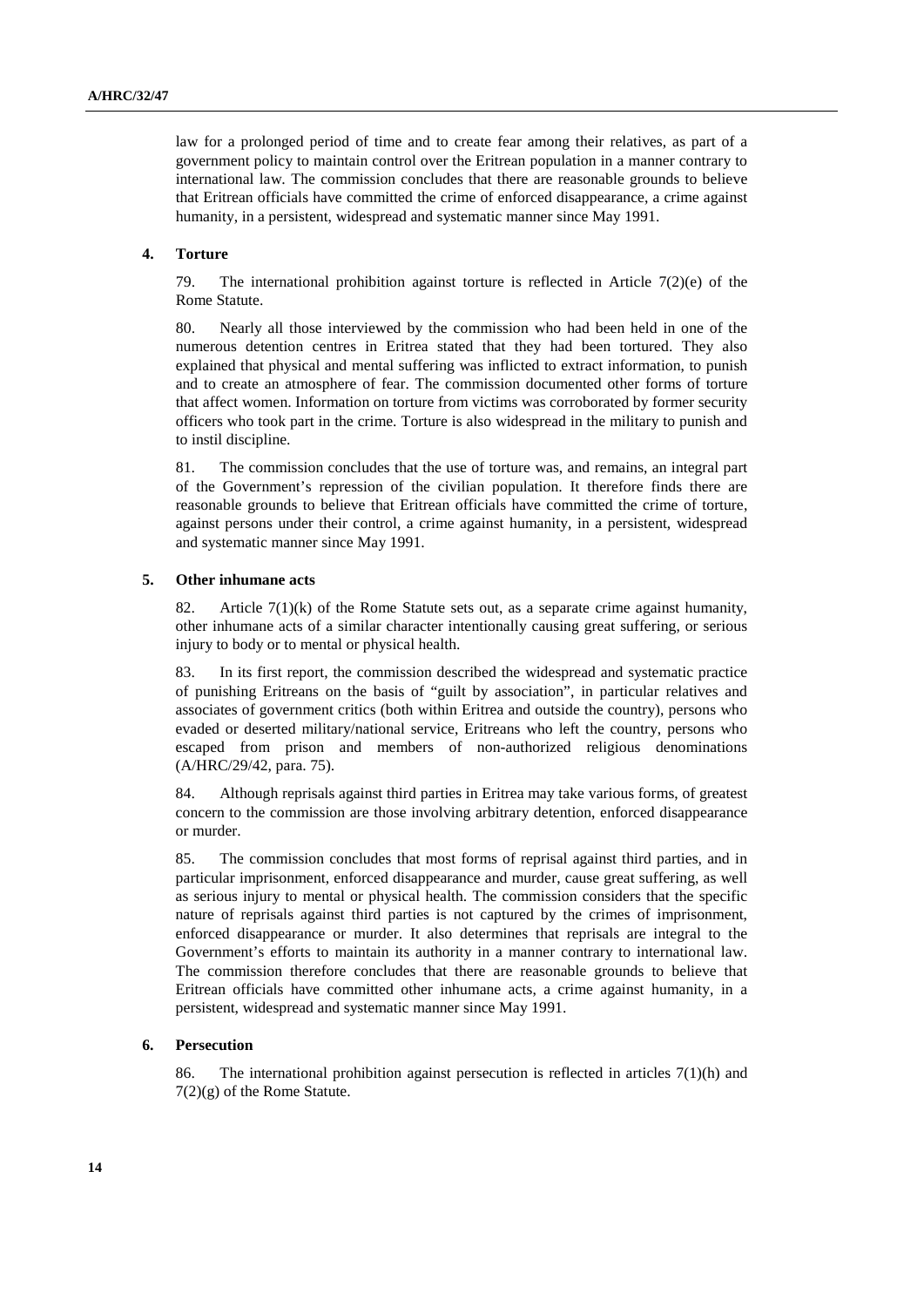87. The commission has concluded that the Government perceives freedom of religion as a threat and has thus controlled religious expression. At various times, State officials have persecuted Muslims, Jehovah's Witnesses and members of other non-authorized religious groups, commonly known as *Pentes*. They have also persecuted, at various times, members of the Afar and Kunama ethnic groups.

88. The commission therefore concludes that there are reasonable grounds to believe that Eritrean officials have intentionally and severely deprived Eritrean *Pentes* and some Muslims of fundamental rights contrary to international law. Muslims were targeted in particular in the 1990s, again in 2007-2008, and following the Forto incident in 2013. Jehovah's Witnesses have been targeted since May 1991, and other non-authorized religious groups since no later than 2002. The Afar and Kunama ethnic groups were particularly targeted in the period from 1998 to 2001. Persecution has been an integral part of the Government's efforts to maintain its authority in a manner contrary to international law. The commission therefore finds that Eritrean officials have committed the crime of persecution, a crime against humanity, in a widespread and systematic manner since May 1991.

#### **7. Rape**

89. The international prohibition against rape is reflected in article  $7(1)(g)$  of the Rome Statute.

90. The commission documented a significant number of cases of rape committed against both men and women in military training and detention centres. In committing this crime, perpetrators took advantage of the coercive environment and, in many cases, also used force or threat of force. The rapes were committed as part of the widespread or systematic attack against the Eritrean civilian population.

91. The commission therefore concludes that there are reasonable grounds to believe that rape, a crime against humanity, has been committed both in the context of military/national service and in detention centres since 1991.

#### **8. Murder**

92. The international prohibition against murder is reflected in article  $7(1)(a)$  of the Rome Statute.

93. The commission documented a number of individual and mass extrajudicial executions by Eritrean authorities since May 1991, including the killing of disabled veterans in 1994, killings of Muslims in 1997, at Adi Abeito in 2004, and killings at Wi'a in 2005. It also heard evidence about an official shoot-to-kill policy used against Eritreans attempting to flee the country through land or maritime borders, although the evidence shows that the policy has been implemented less rigorously in recent years.

94. Additionally, numerous witnesses heard by the commission described deaths resulting from torture and the inhumane conditions associated with detention centres and military service. Given that the evidence indicates that many of these deaths were the result of a callous indifference to human life on the part of Eritrean officials, the commission concludes that Eritrean officials are also liable for these deaths.

95. The commission concludes that killings have been, in some instances, part of the Government's campaign to maintain its control in a manner inconsistent with international law, and in others, an inevitable consequence of the campaign. There are therefore reasonable grounds to believe that Eritrean officials have committed murder, a crime against humanity, in a systematic manner since May 1991.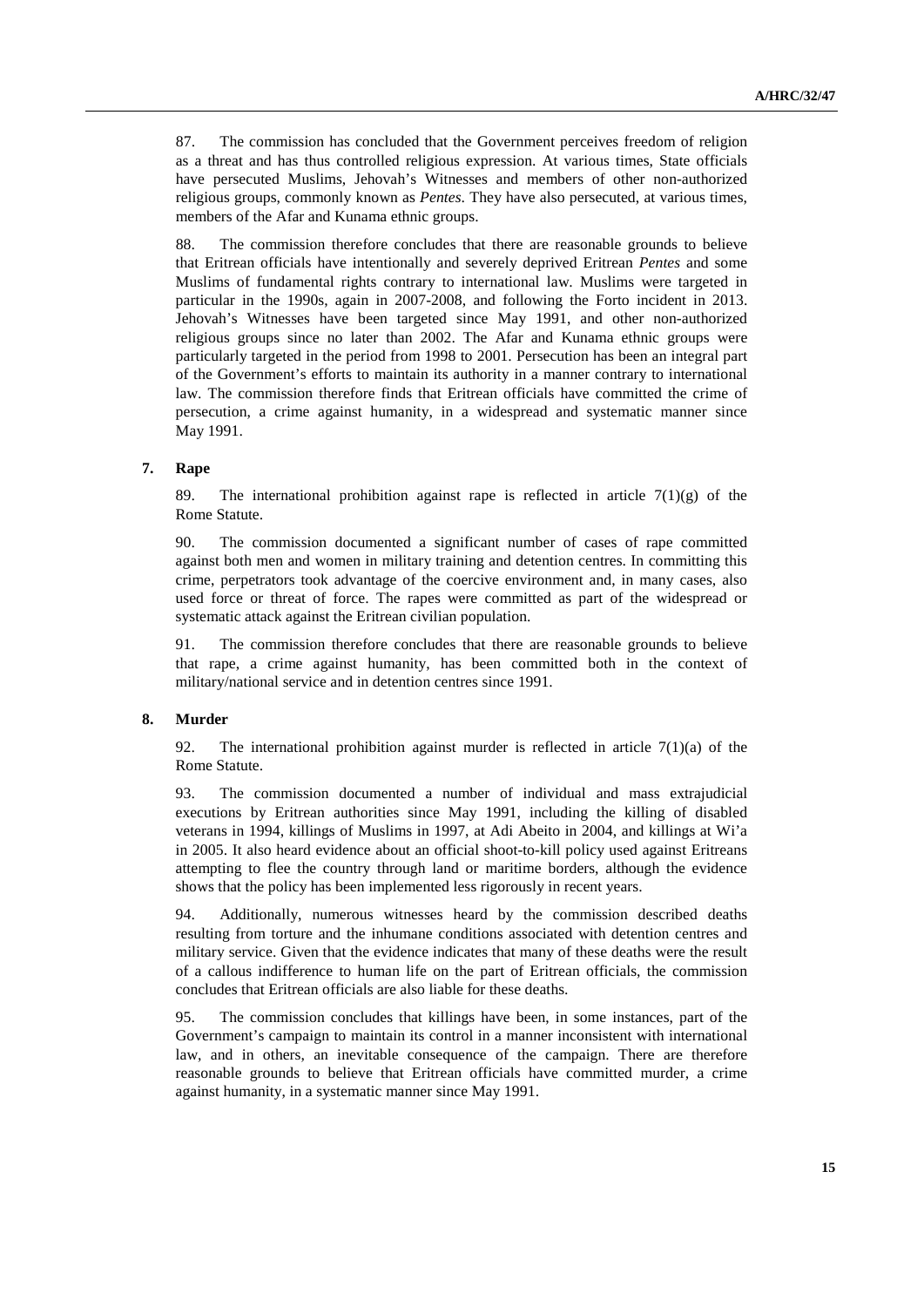# **V. Accountability**

96. The commission recalls that, in its resolution 29/18, the Human Rights Council extended the mandate of the commission of inquiry to investigate gross violations of human rights in Eritrea with a view to ensuring full accountability, including where these violations may amount to crimes against humanity.

### **A. Institutional accountability**

97. Eritrea is an authoritarian State. Despite some attributes of a democratic State, including a 16-member cabinet, a judicial system and regional governors and assemblies, political power in Eritrea is concentrated in the hands of the President and of a small and amorphous circle of military and political loyalists. The President appears to maintain shadow structures of advisers who make policy decisions outside the formal governing structures. Government ministers, who are not in the President's inner circle, do not debate or create policy, but merely enforce executive will. The leading members of the ruling PFDJ party and the commanders of the security forces appear to report directly to the President, and each group has responsibilities parallel to those of appointed government officials. More generally, individual proximity to the President is a more reliable indicator of de facto influence and control than official title.

98. In assessing de facto power in Eritrea and its relationship to the gross human rights violations and crimes described in the present report, the commission bears in mind that Eritrea is a highly militarized society, and that military and security personnel are disproportionately represented within the President's inner circle. Both the National Security Office and the military have a central role in affairs of State. The commission has reasonable grounds to believe that the National Security Office is responsible for most cases of arbitrary arrest, enforced disappearance and torture in official and unofficial detention centres.

99. The military in Eritrea is responsible for the numerous abuses associated with the Government's military service programmes, including in training camps and military detention centres and at Eritrean borders. Military detention centres reportedly exist wherever there is a military encampment. Military commanders are also responsible for the use of conscripts as forced labour. It is the commission's understanding that the commanders of the country's five military zones, all generals, hold considerably more power than civilian governors, given that they control economic assets and military prisons in their zones.

100. The distinction between the PFDJ and the Government is blurred at the highest levels, given also that the President is Secretary-General of the party. The PFDJ leadership reportedly controls parastatal enterprises in Eritrea, and thus benefits from the use of conscript labour in them.

101. The police appear to have less influence, although some witnesses described cases of illegal detention in police stations. That government ministers tend to have less de facto power than the military, national security and the President's inner circle does not preclude the possibility that individual ministers closely associated with the President could be liable for the acts described in the present report.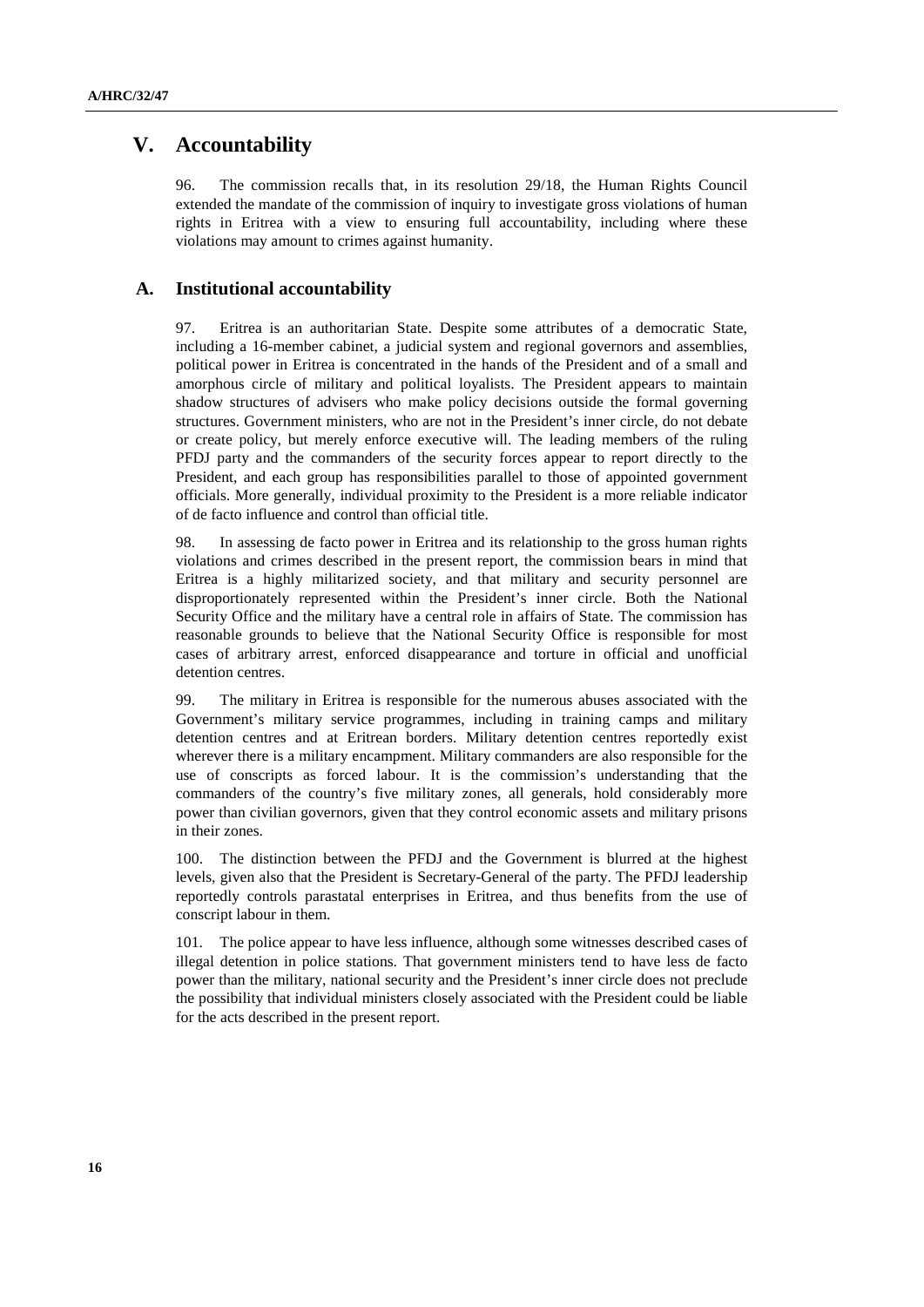# **B. Individual accountability**

102. Following a review of its evidence, the commission is satisfied that there are reasonable grounds to believe that particular individuals, including officials at the highest levels of the State and the PFDJ, and commanding officers, bear responsibility for crimes against humanity and other gross human rights violations.

103. In order to assist future accountability mechanisms, the commission compiled files on a number of individuals it has reasonable grounds to believe bear responsibility for the crimes it has documented. These files include the names of suspects, information about the potential suspect's position and a summary of evidence compiled by the commission relating to the potential suspect. With regard to individual statements, the commission did not include any information that could identify witnesses. In compiling the files, the commission bore in mind that, under customary international law, there are various types of liability for the crimes described above. Liability may be attached not only to those who commit crimes directly but also to individuals who plan, order or instigate them. In addition, both civilian and military superiors may be liable for crimes committed by their subordinates. Future accountability mechanisms may wish to consider whether a joint criminal enterprise existed during the period covered by the commission in its reports, or any part of that period; for that reason, the commission also took into consideration information on individuals who may have contributed to such an enterprise. Lastly, the commission recalls that individuals who aid and abet the execution of a crime may themselves also be liable for the crime, and that providing such assistance may take a variety of forms.

104. The files and other relevant information are safeguarded in the commission's confidential database. The commission has requested that the United Nations High Commissioner for Human Rights grant access to information for purposes of accountability where confidentiality and protection concerns have been addressed.

105. In addition, the commission compiled files on victims of enforced disappearances, which contain, inter alia, information on their whereabouts. The files will be handed over to the Working Group on Enforced or Involuntary Disappearances for further action where confidentiality and protection concerns have been addressed.

### **C. Accountability mechanisms**

106. At the World Summit of Heads of State and Government in 2005, world leaders reaffirmed that each individual State has the primary responsibility for protecting its population from genocide, war crimes, ethnic cleansing and crimes against humanity.<sup>9</sup>

107. Similarly, the Rome Statute recognizes that the exercise of national jurisdiction is not only a right but also a duty of States. Given its findings with regard to the rule of law in Eritrea, however, the commission is of the view that, without substantial institutional and legal reform, there is no genuine prospect of the domestic judicial system holding perpetrators to account in a fair and transparent manner. Far-reaching reform would enhance the viability of national accountability mechanisms.

108. Many States Members of the United Nations could exercise jurisdiction over Eritreans accused of crimes against humanity who are in their territories, in accordance with principles of universal or passive personality jurisdiction. Pursuing such prosecutions would be consistent with the principles set out in the preamble of the Rome Statute which,

<sup>&</sup>lt;sup>9</sup> See General Assembly resolution 60/1.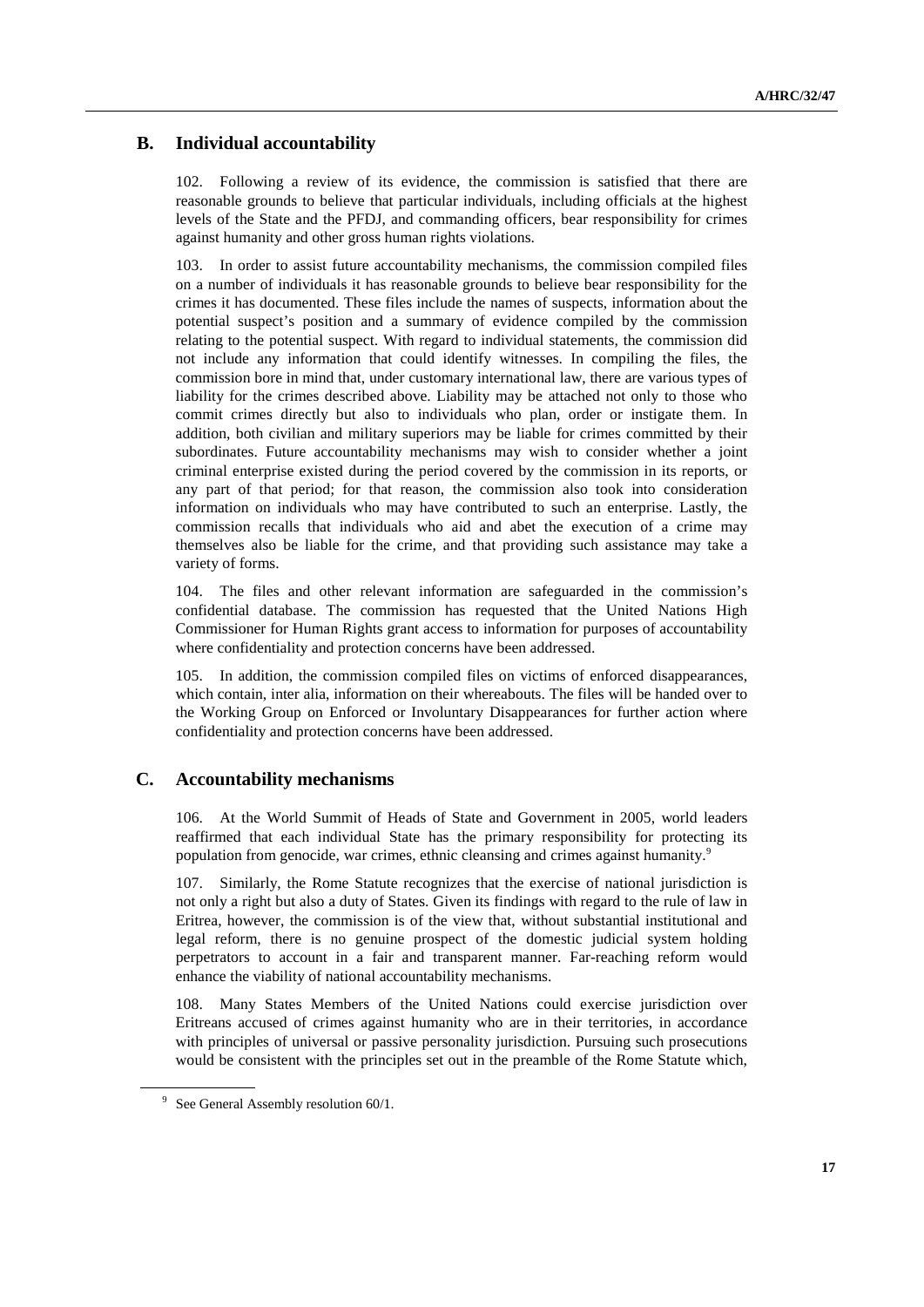inter alia, recalls "that it is the duty of every State to exercise its criminal jurisdiction over those responsible for international crimes".

109. The commission concludes that neither a hybrid tribunal nor a truth commission would be a viable option in the current circumstances. A regional mechanism could, however, be created.

110. Eritrea is not a State party to the International Criminal Court. The Court may therefore exercise jurisdiction only over the crimes committed in Eritrea if the State were to ratify the Rome Statute or if the Security Council were to refer the situation in Eritrea to the Court.

111. Lastly, acting under Chapter VII of the Charter of the United Nations, the Security Council could also impose targeted sanctions on individuals suspected of international crimes.

# **VI. Conclusions and recommendations**

#### **A. Conclusions**

112. **The commission finds that there are reasonable grounds to believe that crimes against humanity have been committed in Eritrea since 1991. Eritrean officials have engaged in a persistent, widespread and systematic attack against the country's civilian population since 1991. They have committed, and continue to commit, the crimes of enslavement, imprisonment, enforced disappearance, torture, other inhumane acts, persecution, rape and murder.** 

113. **In the absence of a constitution, an independent judiciary or democratic institutions in Eritrea, the commission has found no improvement in the rule of law. The commission has heard of no plans to hold national elections. While the commission was informed about the establishment of a committee to consider drafting a new constitution, it has received no further details.** 

114. **The commission finds that the gross human rights violations it documented in its previous report persist, including arbitrary detention, enforced disappearances, torture, killings, sexual and gender-based violence, discrimination on the basis of religion and ethnicity, and reprisals for the alleged conduct of family members. In addition, many of those subjected to enforced disappearance in the past remain unaccounted for.**

115. **While the commission notes the State's increased engagement with the international community, there is no evidence of progress in the field of human rights. Human rights violations are cited as the main motivating factor for departure by the consistently large number of Eritreans fleeing the country, including by the rising number of unaccompanied minors.** 

116. **Eritreans continue to be subjected to indefinite military/national service. The Government has recently confirmed that there are no plans to limit its duration to the statutory 18 months. Conscripts are drafted for an indefinite duration of service in often abusive conditions, and used as forced labour.** 

117. **Political power and control are concentrated in the hands of the President and a small circle of military and political loyalists. The commission has reasonable grounds to believe that the top levels of the National Security Office and the military are responsible for most cases of arbitrary arrest, enforced disappearance and torture. Military commanders are also responsible for abuses committed in the**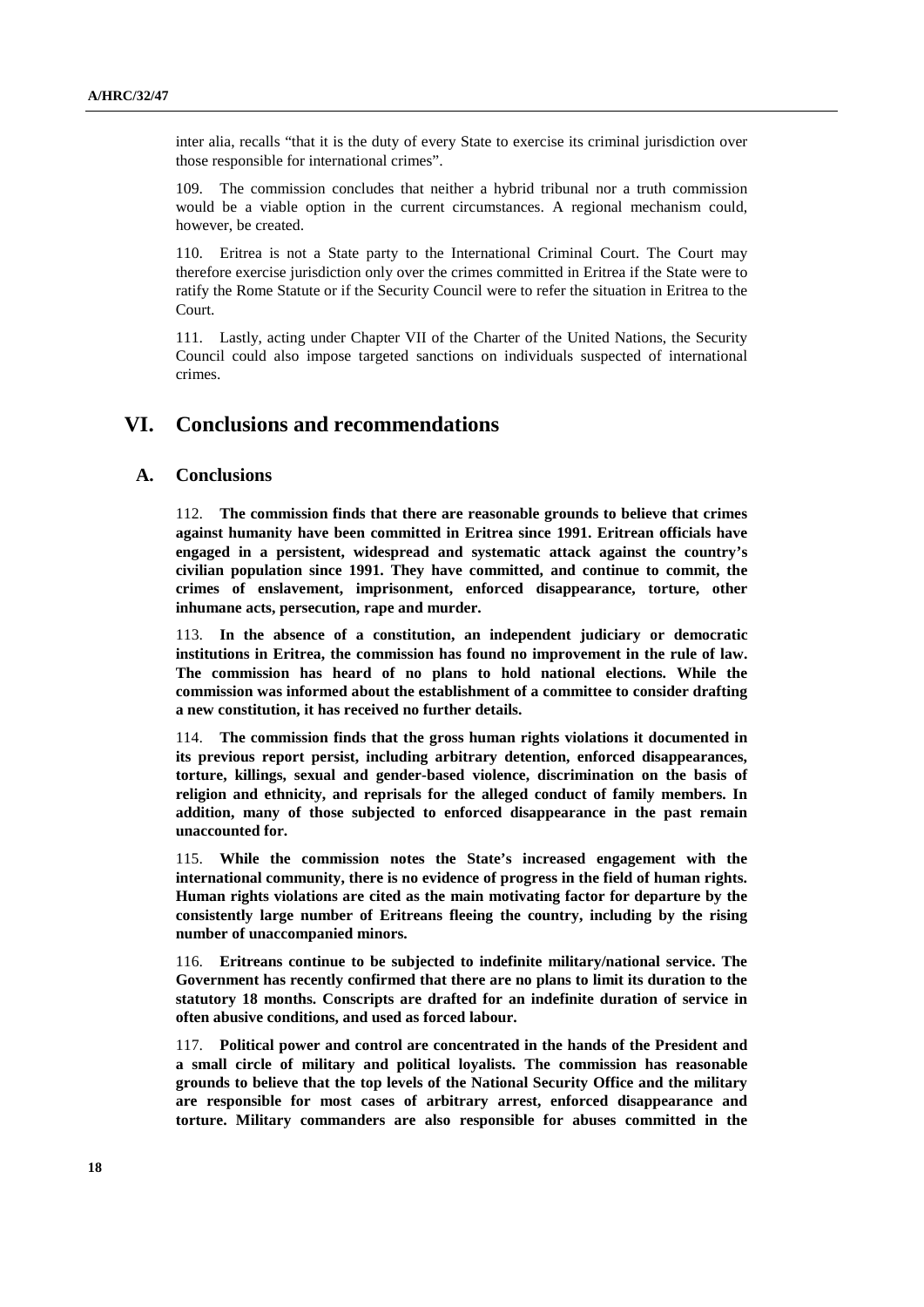**context of the Government's military service programmes and at Eritrean borders. The leadership of the party and the military also benefit from the use of military/national service conscripts as forced labour.**

# **B. Recommendations**

118. **The recommendations made by the commission in its first report remain valid. The commission highlights below those recommendations that are specifically relevant to its new mandate, and makes new ones.**

- **1. Government of Eritrea**
- *(a) General recommendations*

119. **The commission of inquiry recommends that the Government of Eritrea:**

(a) **Implement fully and without delay the Constitution of 1997; any amendments thereto should be made in a transparent and participatory manner, and take into account the State's international human rights obligations;**

(b) **Respect the obligations prescribed by the international human rights treaties to which Eritrea is a party, and ratify and implement other international human rights instruments, including the International Convention for the Protection of All Persons from Enforced Disappearance, the Optional Protocol to the Convention against Torture and Other Cruel, Inhuman or Degrading Treatment or Punishment, the Protocol to the African Charter on Human and Peoples' Rights on the Rights of Women in Africa, the United Nations Convention against Corruption and the African Union Convention on Preventing and Combating Corruption.**

*(b) Governance and administration of justice*

120. **The commission also recommends that the Government of Eritrea:**

(a) **Ensure the separation of powers among the legislature, the executive and the judiciary, and establish the rule of law;**

(b) **Adhere to the principles of the supremacy of law, equality before the law, accountability to the law and legal certainty, and procedural and legal transparency;**

(c) **Establish without delay an independent, impartial and transparent judiciary, and ensure access to justice for all;** 

Ensure that court processes, including judgements, are transparent, **open and accessible to the public, and transmitted to accused persons immediately;**

Bring into force the Penal Code, the Criminal Procedure Code, the Civil **Code and the Civil Procedure Code of May 2015, and amend them to reflect all international human rights standards;**

(f) **Allow for the creation of political parties, and hold free, fair and transparent democratic elections at all levels;** 

(g) **Establish an independent national human rights institution with a protection mandate, including to investigate human rights violations;**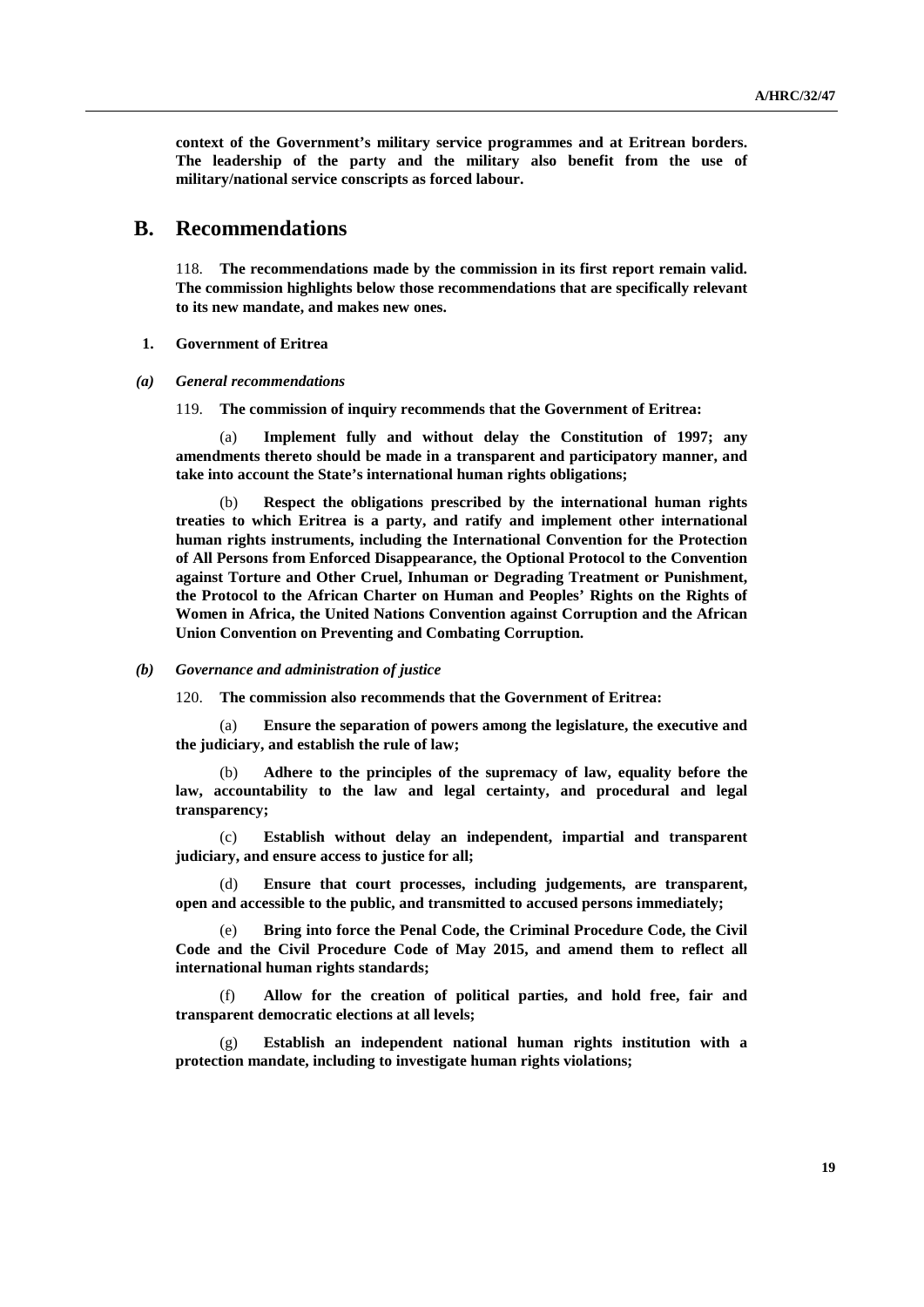(h) **Permit human rights defenders and independent civil society organizations, including gender-specific organizations, to operate without interference.**

#### *(c) Military/national service*

121. **The commission further recommends that the Government of Eritrea:**

(a) **Discontinue indefinite military/national service by limiting it to 18 months for all current and future conscripts, as stipulated by the Proclamation on national service;**

(b) **Put an immediate end to torture and ill-treatment, sexual violence and the enslavement of conscripts;**

(c) **Provide conscripts with humane living conditions, including with regard to food, health care and shelter;**

(d) **Cease the practice of using conscripts, detainees and members of the militia and reserve army as forced labour;**

(e) **Establish an independent complaint mechanism for conscripts to raise allegations of ill-treatment and to obtain redress;** 

(f**) Ensure that military commanders responsible for human rights abuses are held accountable.**

*(d) Arbitrary arrest, detention and enforced disappearances*

122. **The commission recommends that the Government of Eritrea:**

(a) **Put an end to the practice of arrests and detention carried out without legal basis, and release immediately and unconditionally all those unlawfully and arbitrarily detained;**

(b) **Provide information on the fate and whereabouts of all those deprived of physical liberty;** 

(c) **Review all cases of detainees who have been convicted of an offence in judicial or similar proceedings but were not accorded the procedural rights guaranteed in the international instruments to which Eritrea is party;** 

(d) **Provide immediately information on all prisoners of war, and release them as soon as possible;**

(e) **Allow access to detainees by legal representatives and family members;**

(f) **Close all secret places of detention;** 

(g) **Improve the conditions of detention to bring them into line with international standards and, in particular, ensure access to medical treatment for all detainees;** 

(h) **Ensure that solitary confinement remains an exceptional measure of limited duration;** 

(i) **Allow independent monitoring of all places of detention with regard to both legality and conditions of detention;** 

(j) **Immediately permit unhindered access by independent monitors, including the Office of the United Nations High Commissioner for Human Rights and other recognized organizations, to all places of detention, official and unofficial, to**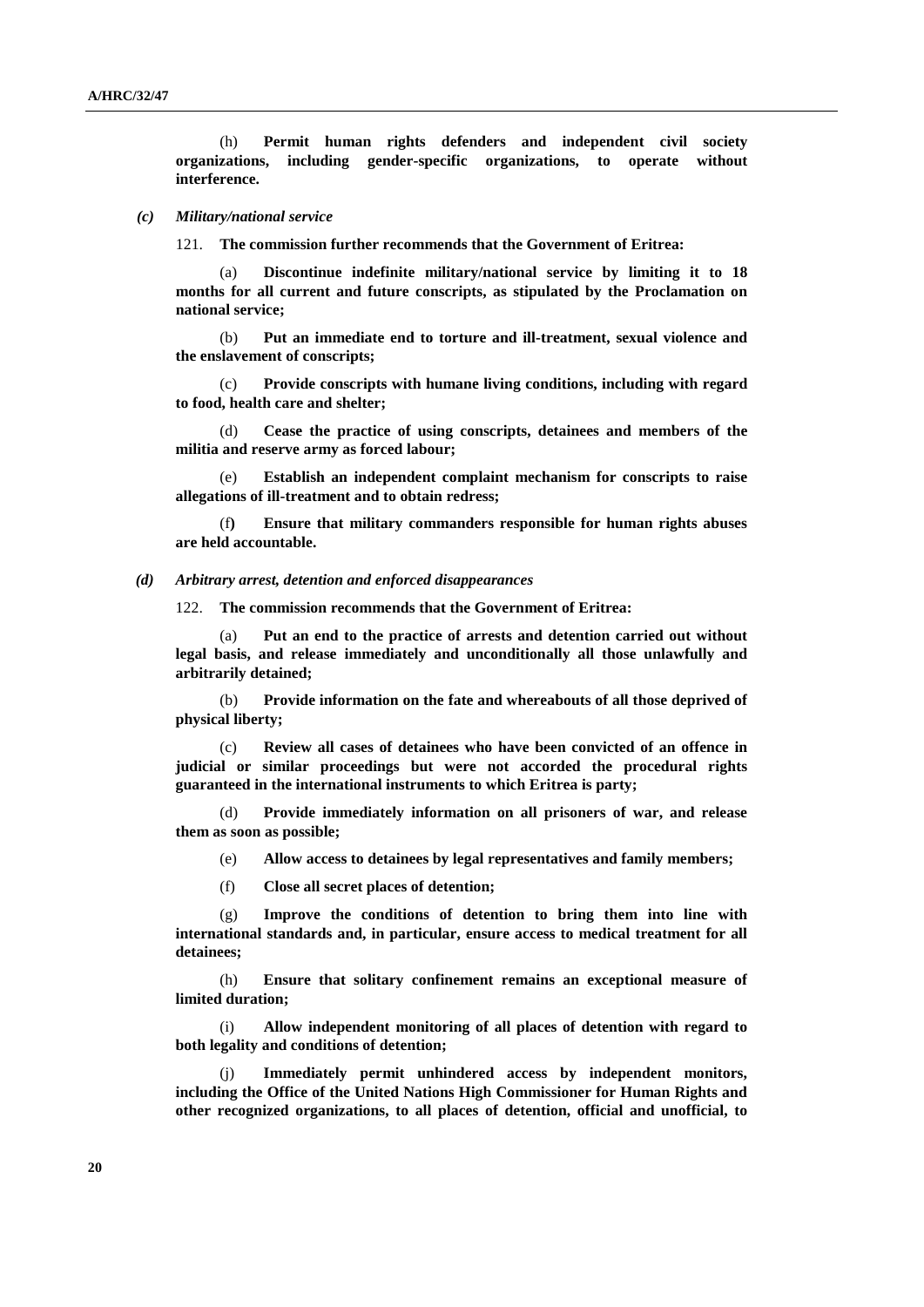**monitor the legality of detentions and the treatment of detainees and prison conditions, and allow them to conduct regular and unannounced visits, and act promptly on their recommendations.**

*(e) Torture and other cruel, inhuman or degrading treatment or punishment*

123. **The commission also recommends that the Government of Eritrea put an immediate end to the use of torture and other forms of ill-treatment, establish adequate complaints mechanisms and ensure that prompt and effective investigations are conducted into all allegations of torture and ill-treatment with a view to bringing perpetrators to justice.**

#### *(f) Discrimination on religious or ethnic grounds*

124. **The commission further recommends that the Government of Eritrea:**

(a) **Respect freedom of religion or belief;**

(b) **Put an end to the practice of arbitrary arrest and detention of individuals based on their religious beliefs, in particular followers of specific religious groups, such as Jehovah's Witnesses, Pentecostals and other non-authorized religious groups, and release immediately and unconditionally all those unlawfully and arbitrarily detained;**

(c) **Ensure the protection of all minority ethnic groups in Eritrea, in particular the Kunama and the Afar.**

#### *(g) Sexual and gender-based violence*

125. **The commission recommends that the Government of Eritrea:**

(a) **Adopt a comprehensive strategy to eliminate stereotypes and harmful practices that discriminate against women and girls, including forced marriage, and ensure that the minimum age of marriage, set at 18 years of age, is strictly enforced;** 

(b) **Take measures to ensure de facto gender equality, and address all forms of violence and discrimination against women, including sexual and gender-based violence, particularly within State institutions, such as military camps and places of detention;**

(c) **During mandatory military training, prohibit the assignment of women and girls to officials' quarters for forced domestic servitude, and implement a zerotolerance policy for sexual abuse in the army and in detention centres;**

(d) **Ensure that all forms of sexual violence are criminalized in national law, and take appropriate legislative and policy steps to establish complaint mechanisms and to ensure the prompt and adequate investigation, prosecution and accountability of perpetrators, including by strengthening the capacity of the criminal justice system;**

(e) **Adopt gender-sensitive procedures to avoid reprisals and stigmatization of survivors of sexual and gender-based violence by, inter alia, establishing special protection units and gender desks in police stations, and provide rehabilitation and support services, including safe houses, legal aid resources and health care;**

(f) **Ensure that national laws and policies comply with the State's international human rights obligations and are non-discriminatory by, inter alia, permitting prosecution of marital rape in all circumstances and abolishing legal provisions criminalizing consensual same-sex sexual activity.**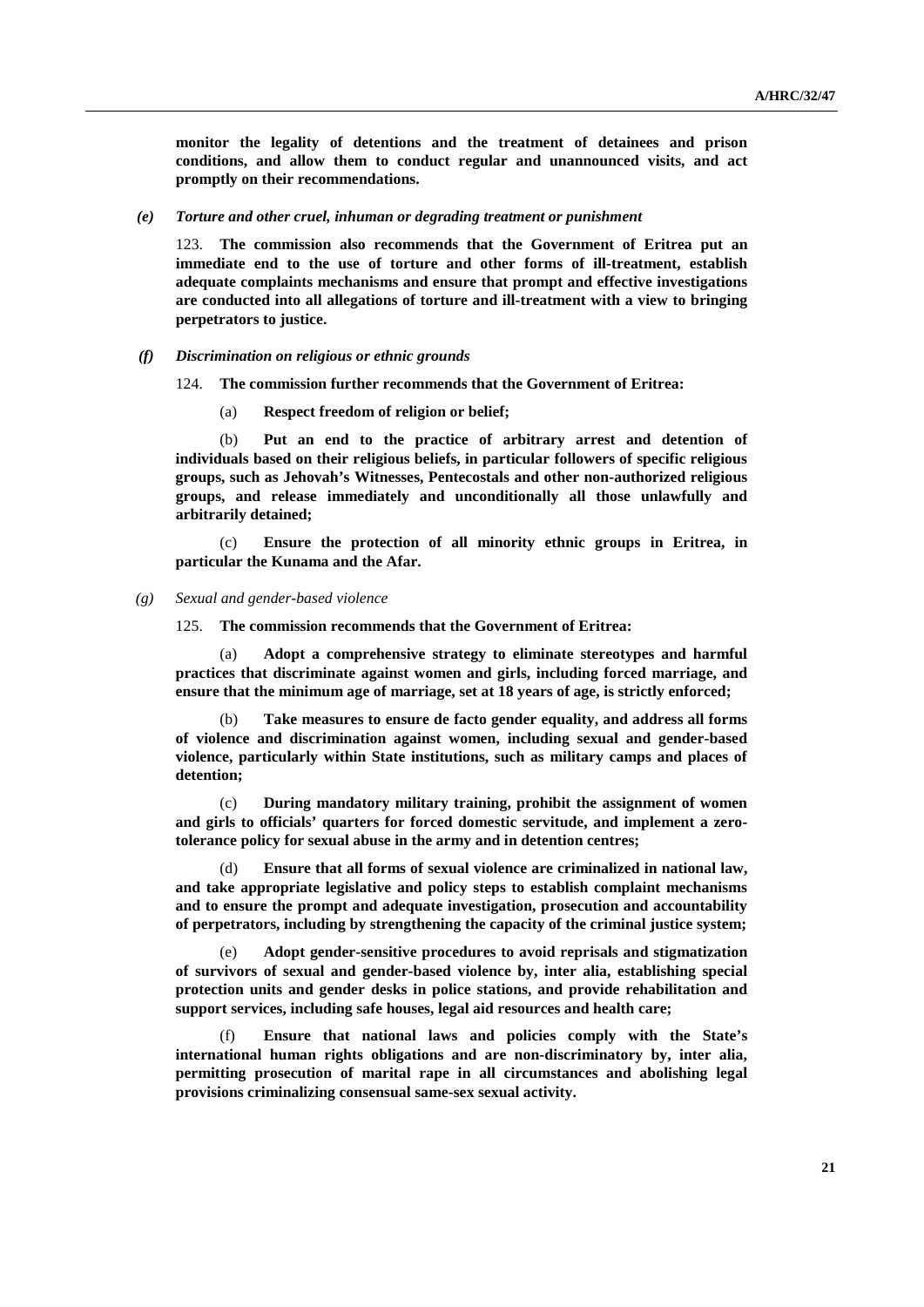#### *(h) Reprisals against third parties*

126. **The commission also recommends that the Government of Eritrea put an immediate end to the various forms of harassment and reprisals against relatives and associates of persons accused of wrongdoing.**

*(i) Killings*

127. **The commission further recommends that the Government of Eritrea put an end to extrajudicial killings, including of those fleeing the country.**

*(j) Accountability*

128. **The commission recommends that the Government of Eritrea:**

(a) **Ensure accountability for past and persistent human rights violations and crimes, including enslavement, imprisonment, enforced disappearance, torture, and other inhumane acts, persecution, rape and murder, through the establishment of independent, impartial and gender-sensitive mechanisms, and provide victims with adequate redress, including the right to truth and reparations;**

(b) **Ratify and implement the Rome Statute of the International Criminal Court;**

(c) **Cooperate with, and accept and implement the decisions of, any accountability mechanisms.**

#### **2. Human Rights Council**

129. **The commission recommends that the Human Rights Council:**

(a) **Renew the mandate of the Special Rapporteur on the situation of human rights in Eritrea, and request the mandate holder to, inter alia, promote and report on the implementation of the present recommendations, and provide the mandate holder with the necessary additional human and financial resources;**

(b) **Bring to the attention of relevant special procedures, for appropriate action, the human rights violations and crimes identified by the commission in its reports, including the situation of minorities, such the Kunama and the Afar;**

(c) **Keep the situation in Eritrea on its agenda, and invite the United Nations High Commissioner for Human Rights to report periodically on the situation of human rights;** 

(d) **Transmit the present report to the General Assembly, the Secretary-General and the Security Council for follow-up on its recommendations;**

(e) **Support the establishment of a structure by the Office of the United Nations High Commissioner for Human Rights with a protection and promotion mandate, in particular to assist in ensuring accountability for human rights violations in Eritrea, especially where such violations amount to crimes against humanity.**

#### **3. Office of the United Nations High Commissioner for Human Rights**

130. **The commission recommends that the Office of the High Commissioner report annually to the Human Rights Council and other appropriate United Nations organs on the situation of human rights in Eritrea, and assist the Government of Eritrea in the implementation of the recommendations made by the commission, and those made at the sessions of the Working Group on the Universal Periodic Review and by the treaty bodies and special procedures.**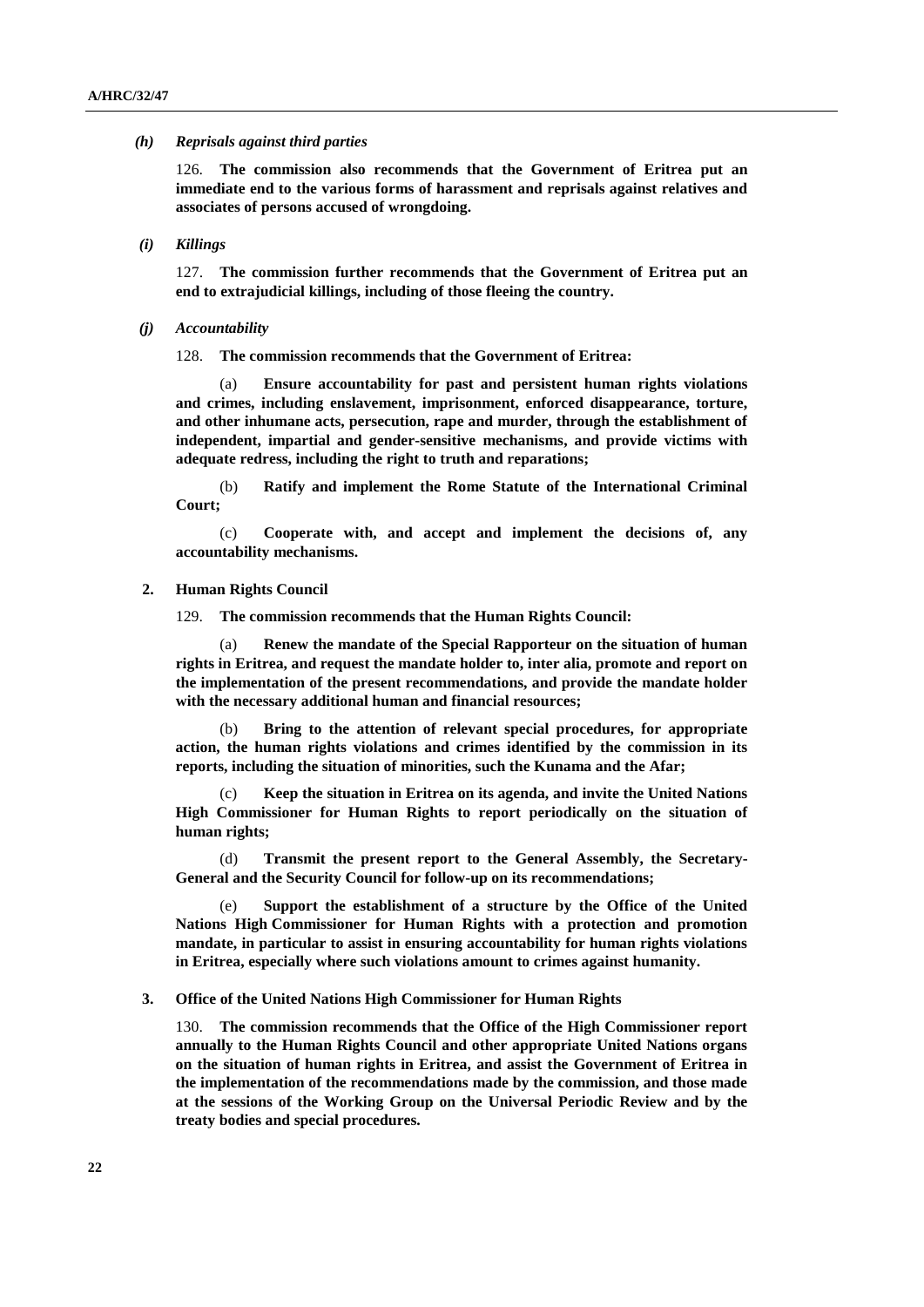#### **4. General Assembly**

131. **The commission recommends that the General Assembly put the human rights situation in Eritrea on its agenda.**

#### **5. Security Council**

132. **The commission recommends that the Security Council:**

(a) **Determine that the situation of human rights in Eritrea poses a threat to international peace and security;**

(b) **Refer the situation in Eritrea to the Prosecutor of the International Criminal Court;** 

(c) **Impose targeted sanctions, namely travel bans and asset freezes, on persons where there are reasonable grounds to believe that the said persons are responsible for crimes against humanity or other gross violations of human rights.**

#### **6. African Union**

133. **The commission recommends that the African Union establish an accountability mechanism, under the aegis of the African Union and supported by the international community, to investigate, prosecute and try individuals reasonably believed to have committed crimes against humanity.**

#### **7. Member States and international organizations**

134. **The commission recommends that Member States and international organizations:**

(a) **Keep Eritrea under close scrutiny until consistent and tangible progress with regard to the situation of human rights is evident, and ensure the centrality of human rights in all engagement with the State;**

(b) **Insist on the implementation of the decision made on 13 April 2002 by the Eritrea-Ethiopia Boundary Commission on the delimitation of the border;**

(c) **Keep Eritrea on the agenda of the International Labour Organization and continue to address the issue of forced labour;**

(d) **Assist Eritrea in addressing serious legislative and institutional weaknesses by strengthening its judiciary, establishing independent institutions and reforming its security sector through bilateral and multilateral development cooperation, in accordance with the human rights due diligence policy on United Nations support to non-United Nations security forces;**

(e) **Provide Eritrean nationals seeking protection with refugee status in accordance with the provisions of the international law governing asylum, and in particular the Convention relating to the Status of Refugees;**

Exercise jurisdiction over crimes against humanity when any alleged **offender is present on the territory of a Member State or extradite him or her to another State in accordance with its international obligations;** 

Increase attention and the resources allocated to the situation of human **rights in Eritrea by strengthening engagement with the Government with the aim of implementing the present recommendations and those made during the sessions of the Working Group on the Universal Periodic Review and by other human rights mechanisms.**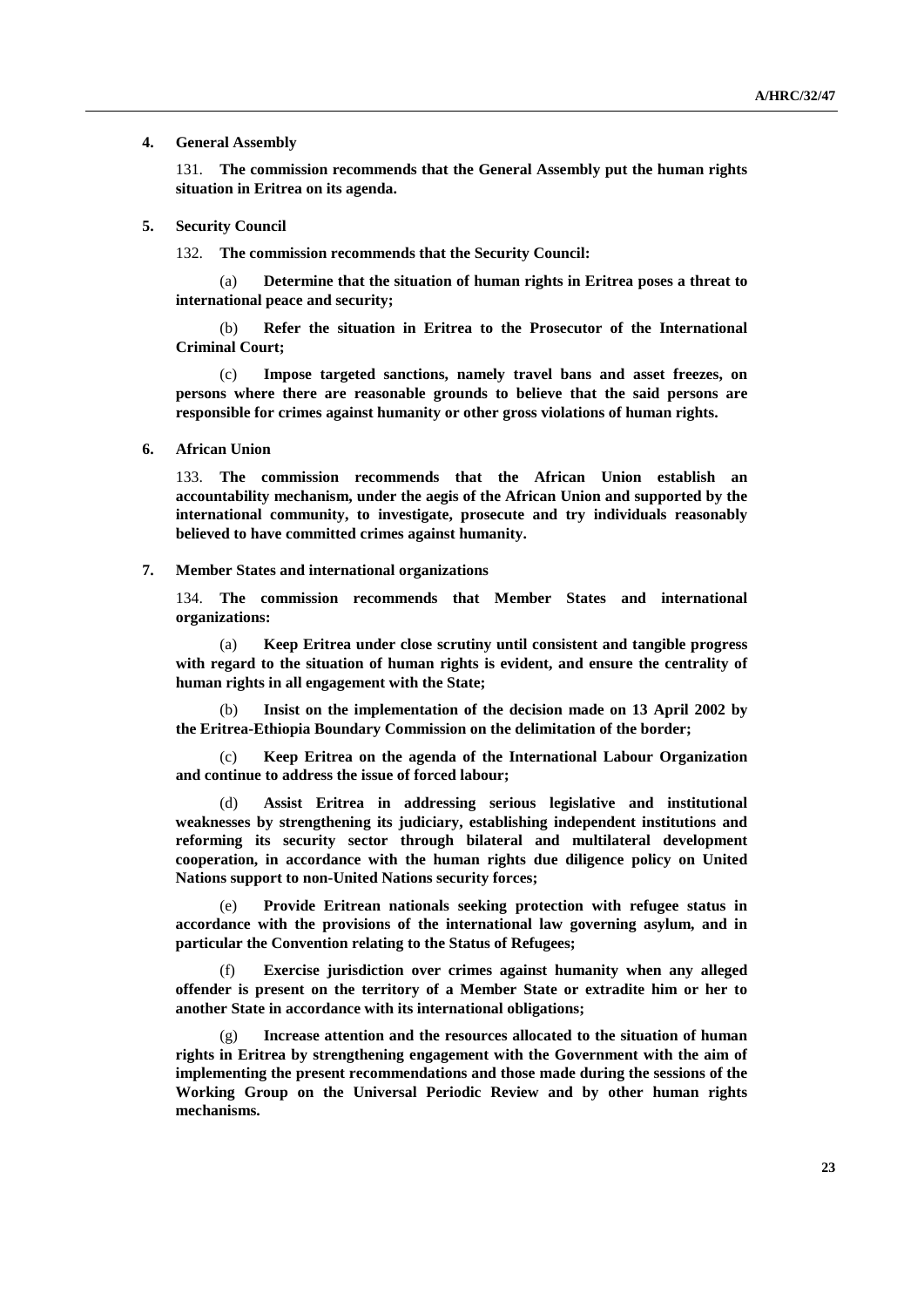#### **8. Transnational corporations**

135. **The commission recommends that transnational corporations operating or planning to operate in Eritrea conduct human rights impact assessments that specifically address the possibility that Eritrean contractors will rely on conscript labour, difficulties relating to freedom of association and expression in Eritrea, and the absence of financial transparency.**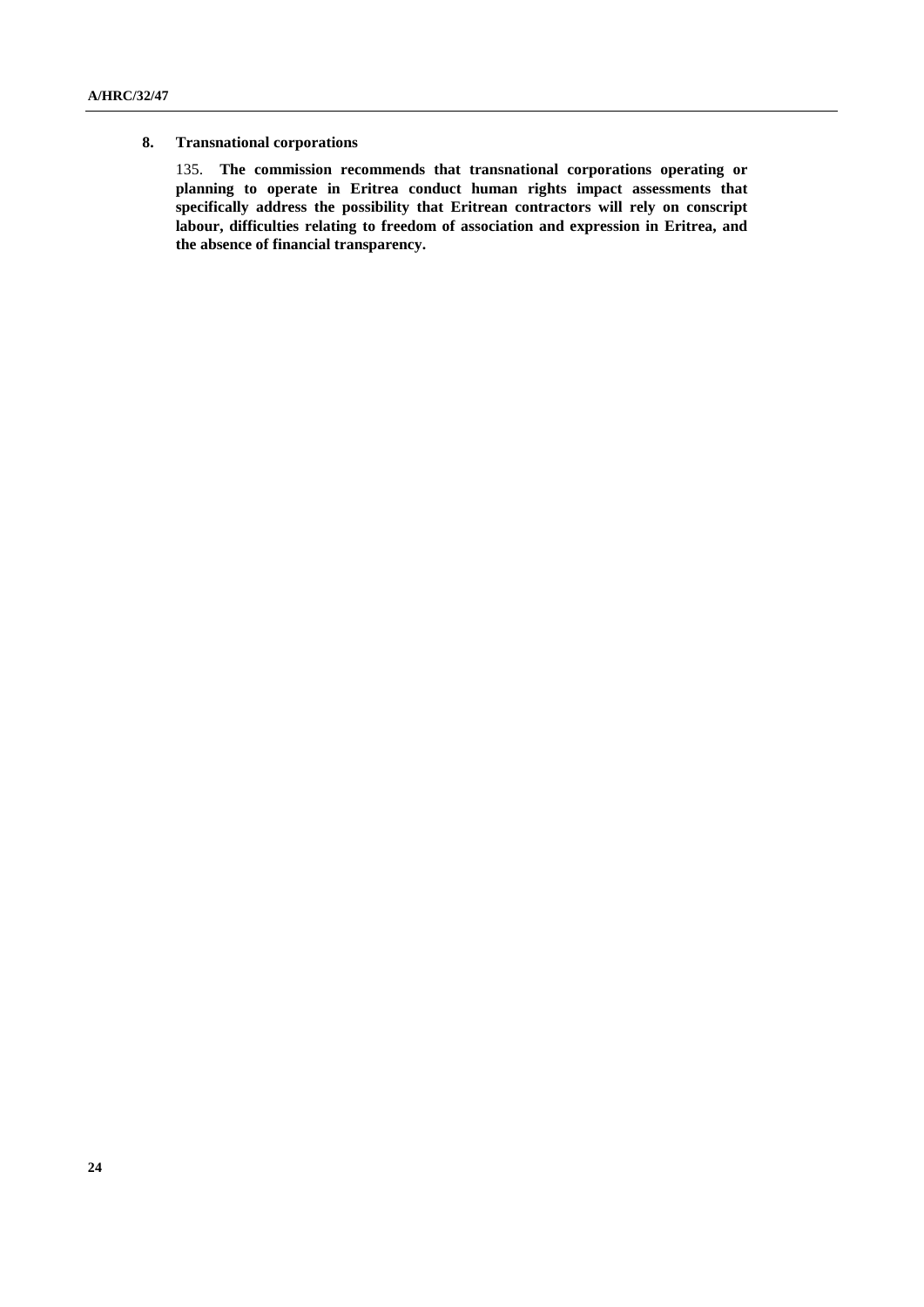# **Annex I**

# **Letter dated 7 December 2015 from the commission of inquiry addressed to the Permanent Representative of Eritrea to the United Nations**

Dear Mr. Ambassador,

Thank you for your willingness to engage with me and my fellow Commissioners on 2 November 2015. I hope we can build on this first encounter and continue the discussion.

As stated during our meeting, I would be grateful for any documentation your Government may wish to share with the Commission about developments noted by you during your statement delivered during the interactive dialogue with the Commission at the Third Committee of the General Assembly on 29 October 2015.

Our Secretariat received with thanks the Penal Code and the Criminal Procedure Code, and is looking forward to also receiving the Civil Code and its procedural code in due course.

Furthermore, we are interested in documentation and information about the drafting of a new constitution, as well as the duration of the national service for current and future conscripts.

We would also welcome any additional updates and positive developments you might wish to highlight with regard to the human rights situation in Eritrea since the finalisation of our first report.

I take this opportunity to reiterate our continued desire to visit Eritrea as stated during our meeting and in previous correspondence, most recently in my letter of 28 September 2015 to H.E. Mr. Osman Saleh Mohammed, Minister of Foreign Affairs. I hope that the Government of Eritrea will invite the members of the Commission and its staff to visit Eritrea, in line with Human Rights Council resolution 29/18.

I look forward to hearing from you in due course. For any clarifications I can be contacted through the Office of the High Commissioner for Human Rights or via email [\(coieritrea@ohchr.org\)](mailto:coieritrea@ohchr.org).

> I remain, Yours sincerely,

Mike Smith Chair Commission of Inquiry on Human Rights in Eritrea

His Excellency Mr. Girma Asmerom Permanent Representative of Eritrea Permanent Mission of Eritrea New York